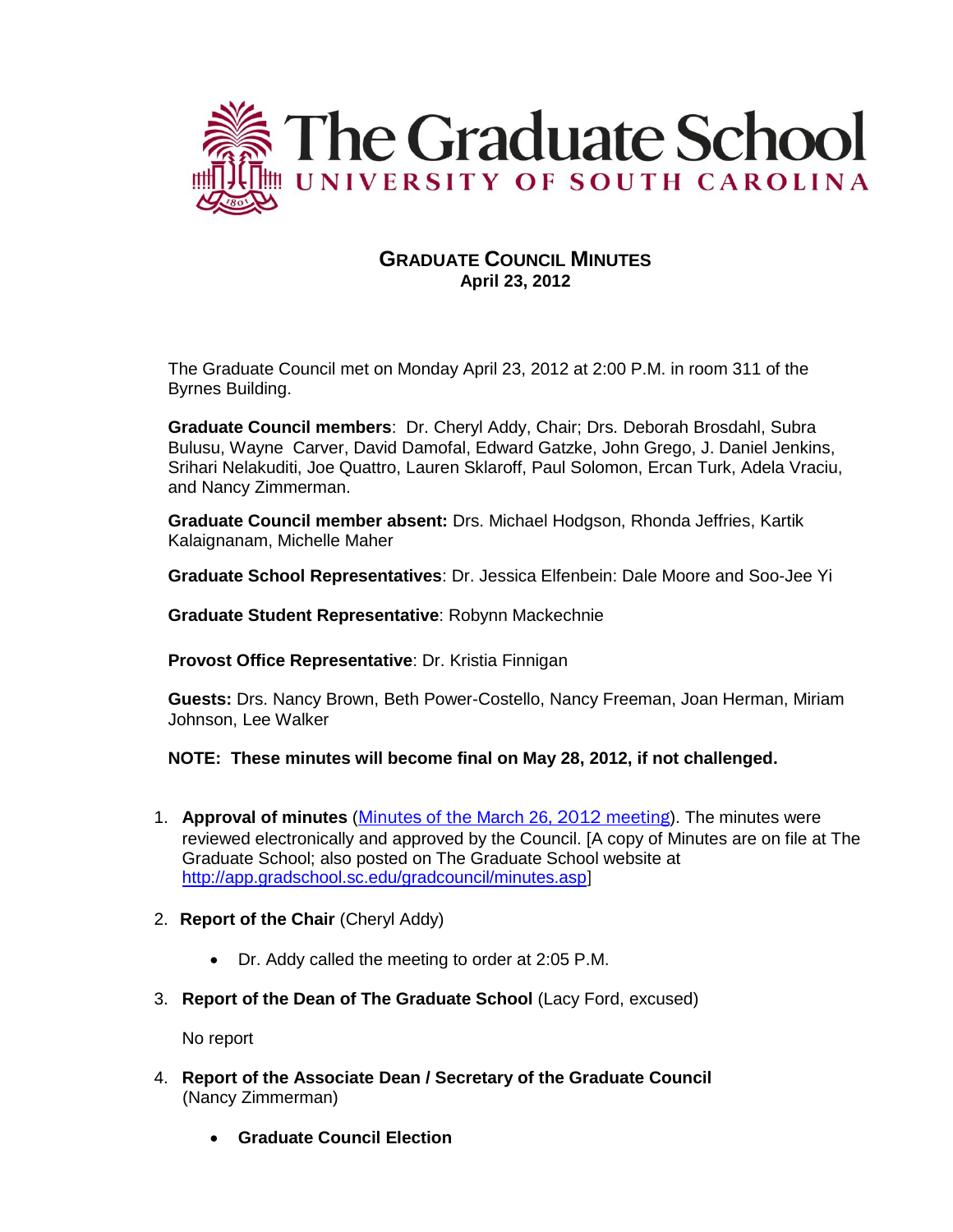Dr. Zimmerman advised that the Graduate Council Election is ongoing. There are six nominations for three slots. The voting polls close on Friday, April 27<sup>th</sup>. She encouraged Council to encourage their colleagues to vote. Dr. Zimmerman also reported a need for volunteers for the appointment positions, in particular from the Humanities.

Usually, those nominees not elected can be appointed to the remaining positions. However, this year, we are losing more members from disciplines in the Humanities than we have on the ballot. This is especially critical to staff the various committees. Current Council members are encouraged to identify colleagues who might be willing to serve in an appointed position on Graduate Council.

 **Final Meeting – May 28 at 11:30 am with lunch, welcomes and farewells** Dr. Zimmerman announced that the final meeting for Graduate Council will be at a different time than usual. It will be held at 11:30 because lunch will be provided. It is an important meeting because we will be welcoming new members and saying farewells to those ending their terms on Council. Dr. Zimmerman advised that a Chair Elect for next year will be elected at this meeting. Also, at the end of the meeting Dr. Addy, current chair will pass the gavel to Dr. Quattro, current Chairelectelect, who will be Chair of Council for the next academic year. Criteria of Chair-elect is a first year Council member , willing to serve as chair-elect in 2012- 13 and then chair of Council in 2013-14. Dr. Zimmerman requested that anyone interested in this position contact her so a slate can be presented.

# 5. **Report of the Graduate Student Association Representative** (Robyn Mackechnie)

- On behalf of Council, Dr. Addy welcomed the newly elected Graduate Student Association Representative, John Knox. John Knox, doctoral candidate in English, took a moment to introduce himself to Council.
- Ms. Mackechnie recapped a week's worth of events for the National Graduate Student Appreciation Week, held on the first week of April.
- Ms. Mackechnie also reported that the GSA has one last scheduled meeting for the semester and new officers have been elected for the next academic year. New officers are:
	- o President: Andrew Dorsey
	- o Vice President: Cassidy Evans
	- o Treasurer: Lauren Healey
	- o Graduate Council Representative: John Knox

# 6. **Report of the Academic Policy and Practices Committee** (Joseph Quattro)

- Dr. Quattro reviewed the [April 18, 2012 Policy and Practices meeting minutes.](file://cogrdsweb/gradcouncil/docs/Attachments/P&P041812.pdf) Two non-action items included revised language in the *Bulletin* to clarify that any doctoral program of study must include at least 30 unique graduate credit hours earned at USC (with at least one graded course) and a brief discussion of issues concerning formatting guidelines for dissertation with manuscript format.
- Upon the committee's recommendation, Council approved the recommendation to increase the maximum time to degree from eight years to ten years for doctoral programs. The maximum time to degree for masters programs remains at six years.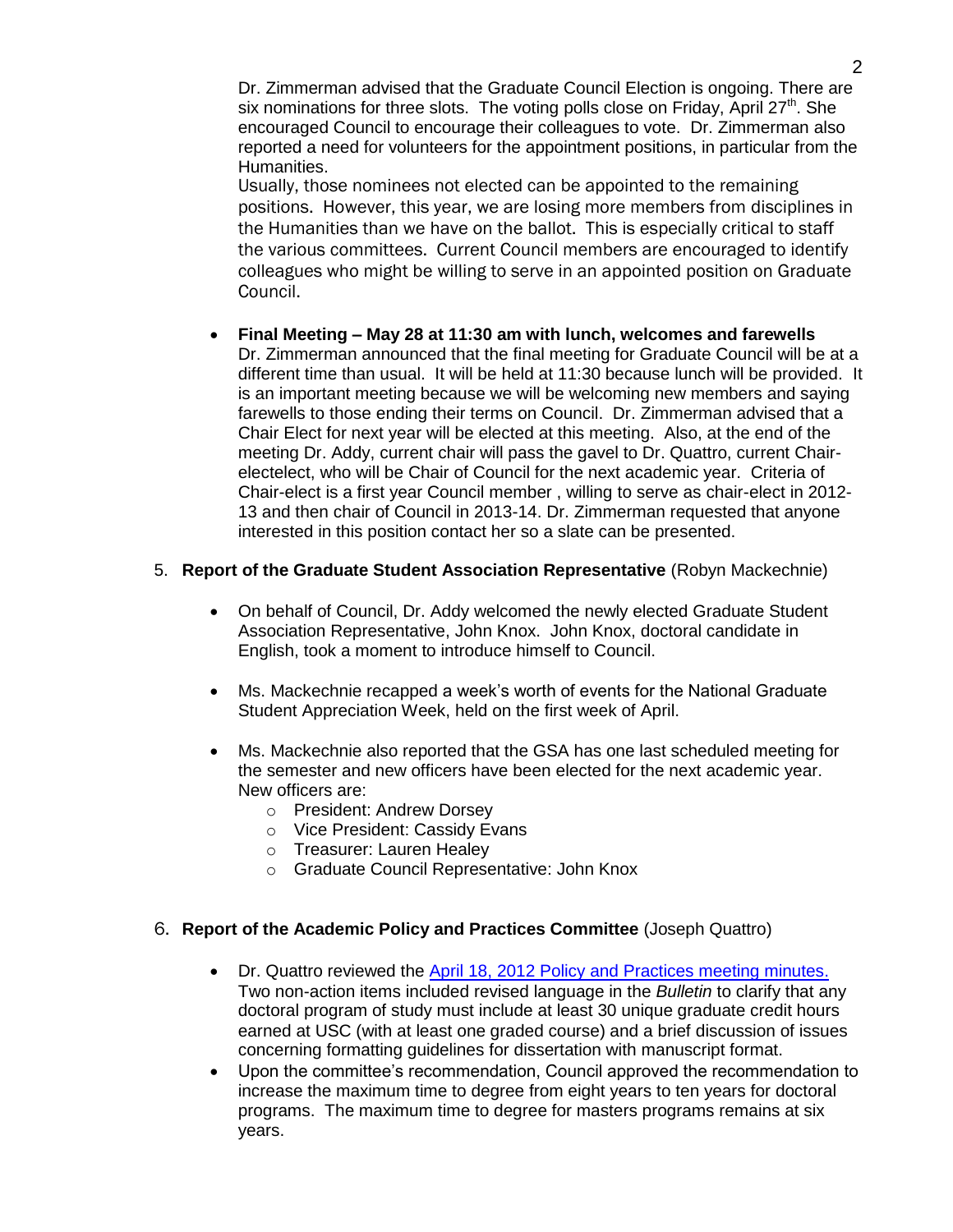- At the request of Dean Ford to examine the current definition and requirements for candidacy and to look at policies that might be obsolete and/or hindering time to doctoral degree, including examination of the current policy on qualifying exams, the Committee reviewed comments from the Fall and Spring Graduate Directors' meetings, the input from the Graduate Director Task Force, and conducted and analyzed results of a survey concerning current program practices and makes the following recommendation for discussion and motion:
	- o The qualifying exam be optional and its use beat the discretion of the individual programs:
	- o That successful completion of both the written and oral components of the comprehensive exam plus a filed Program of Study (POS-G) be used to define candidacy; and
	- o That the one year candidacy period be eliminated if the new definition of candidacy is recommended/approved.

After lengthy discussion the Council voted on the Committee's motion. Motion passed. Dr. Addy confirmed the voting results to: 9 approvals, 3 objections, and 1 abstention.

\*Note on 5/21/12 Dean Ford: deferred immediate implementation of the Council's advice concerning the definition of candidacy for the PhD and the Graduate School policy regarding qualifying exams, reference Dean Ford's memo on page 20 of minutes.

> 7. **Report of the Committee on 500/600 Level Courses, Distance Education, and Special Courses** (Nancy Zimmerman)

**500-600 Level course approvals:**

**DED approvals:** [NURS 803](http://app.gradschool.sc.edu/includes/filedownload-public.asp?location=E:/GMS/GRADCOUNCIL/2011/DEDNURS803_201211.pdf&file_name=DEDNURS803_201211.pdf)

8. **Fellowships and Scholarships Committee** (Wayne Carver)

No report

9. **Report of the Science, Math, and Related Professional Program Committee** (John Grego)

# **ARNOLD SCHOOL OF PUBLIC HEALTH** *Epidemiology and Biostatistics*

**APPROVED**

New Course Proposal/Distance Education Delivery Proposal: [BIOS 709 Basic Software for Public Health \(1\)](http://app.gradschool.sc.edu/includes/filedownload-public.asp?location=E:/GMS/GRADCOUNCIL/2011/NCPBIOS709_201211.pdf&file_name=NCPBIOS709_201211.pdf) Working with public health data using statistical software. Effective ways to store, clean, merge, and format public health data for analysis.

[Effective Term: Summer II 2012]

# *Health Services Policy and Management*

**APPROVED**

Academic Program Actions Proposal/Bulletin Change: [Health Services Policy and Management](http://app.gradschool.sc.edu/includes/filedownload-public.asp?location=E:/GMS/GRADCOUNCIL/2011/APA%20MHA%20final.pdf&file_name=APA%20MHA%20final.pdf)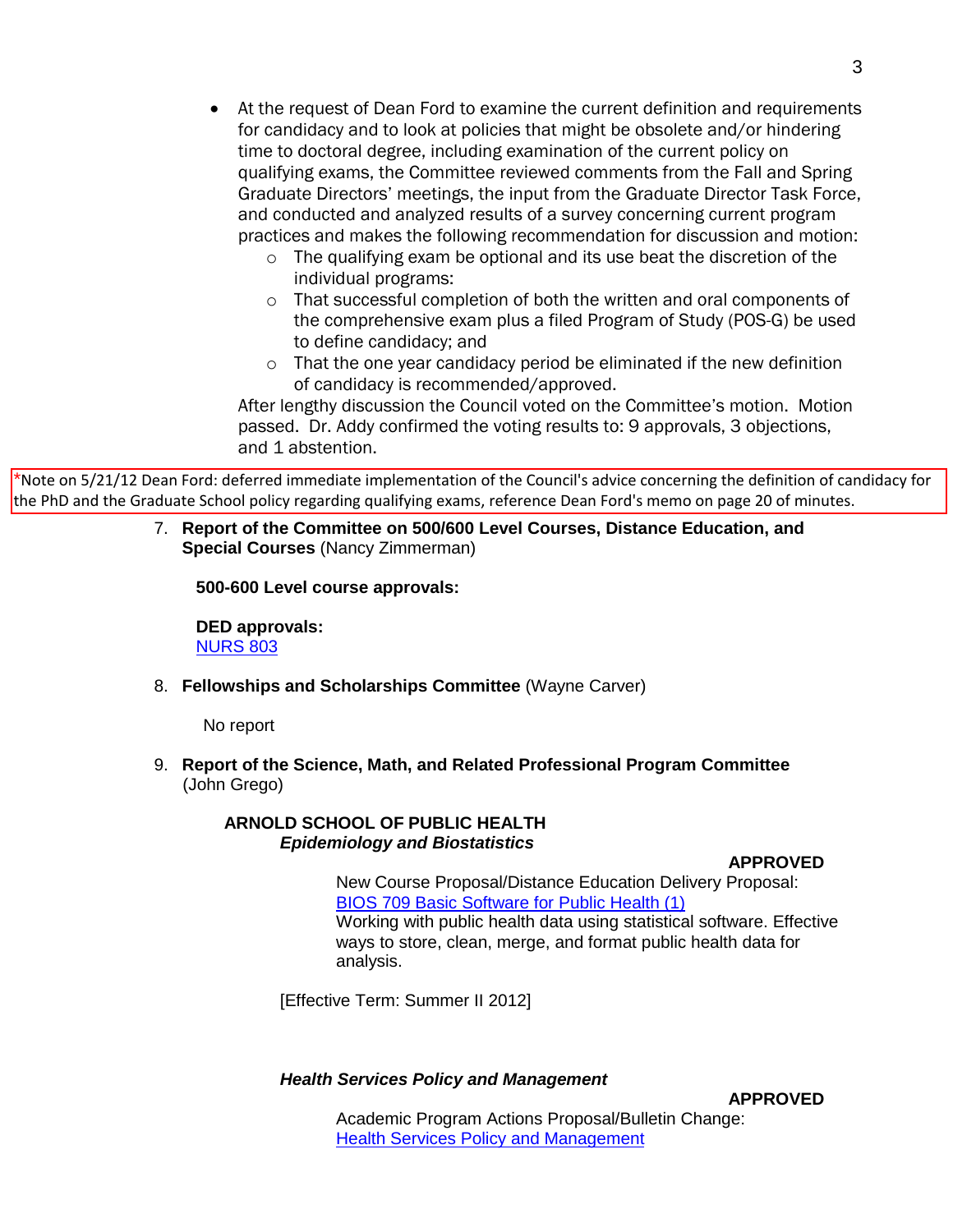This form justifies the following proposed changes to the Health Services Policy and Management (HSPM) Master of Health Administration (MHA)Program curriculum:

1. Add one 3 hour course (HSPM775) Managerial Epidemiology in **Healthcare** 

2. Add one 3 hour course (HSPM774) Quality Management in **Healthcare** 

3. Delete the MHA requirement for BIOS700 and EPID700

4. Change HSPM797 Management Residency from 6 credit hours to 3 credit hours

These changes are proposed in order to comply with the requirements of the Commission on Accreditation of Healthcare Management Education (CAHME) noted in the November, 2011 site visit for the HSPM MHA degree as well as the June, 2011, action by the Council on Education for Public Health (CEPH) which reclassified MHA degrees in schools of public health as "other professional degrees" (like those in audiology and physical therapy). MHA degrees were previously subject to the same curricular criteria as MPH degrees. The Program must meet CEPH requirements for population health content as well as CAHME requirements. This partial relief from CEPH requirements will allow flexibility needed to address CAHME recommendations to "ensure that course content provides students with adequate knowledge of population health and status assessment knowledge" (taught somewhere in the curriculum and not necessarily course specific) and to "ensure that course content provides students with adequate knowledge of quality assessment for patient care improvement."

By proposing to delete the requirement for BIOS700 and EPID700, it is not the intent of the Program to eliminate important public health content, but rather to make content more relevant for managers (creating a course in managerial epidemiology and adding biostatististics content to HSPM716). However, by deleting two courses and adding back two others (keeping the program at 58 credit hours), the Program has no flexibility to add elective content identified as needed by CAHME, Program faculty, and students desiring to specialize in healthcare human resource management, healthcare marketing, healthcare accounting, or healthcare quality improvement. Therefore, the Program proposes to change the Management Residency (HSPM797) from 6 credit hours to 3 credit hours, thereby allowing one more 3 credit hour elective. The CAHME requirement for 32 contact hours for 14 weeks of management residency will remain unchanged. MHA programs at MUSC, UNC, and UAB (the USC program is routinely compared with these), allow only 3 credit hours for management residencies.

[Effective Term: Fall 2012]

4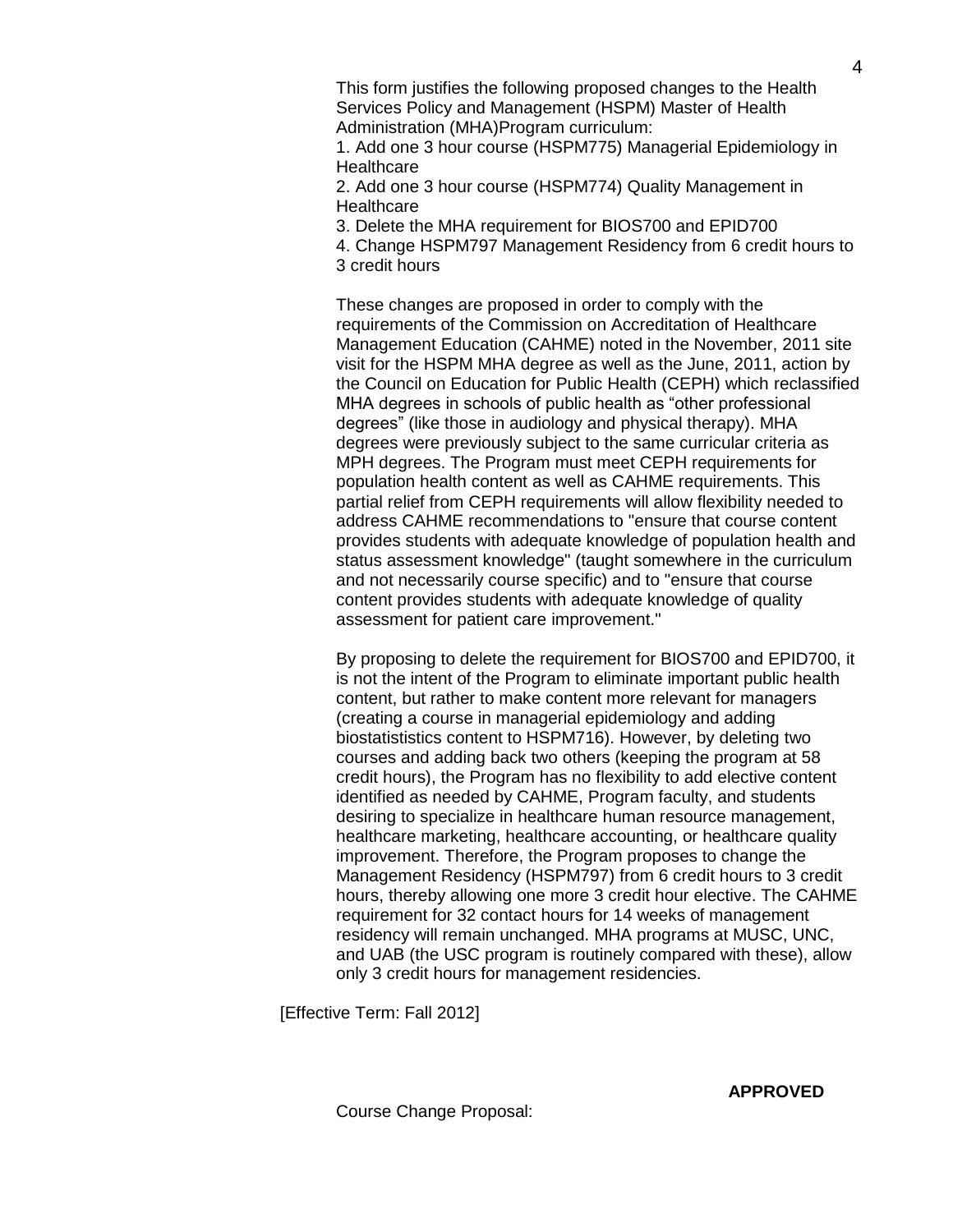From: [HSPM 716 Quantitative Methods for Health](http://app.gradschool.sc.edu/includes/filedownload-public.asp?location=E:/GMS/GRADCOUNCIL/2011/CCPHSPM716_201211.pdf&file_name=CCPHSPM716_201211.pdf) [Administration \(3\)](http://app.gradschool.sc.edu/includes/filedownload-public.asp?location=E:/GMS/GRADCOUNCIL/2011/CCPHSPM716_201211.pdf&file_name=CCPHSPM716_201211.pdf) An introduction to quantitative methods and analytical techniques with application to health administration. The course includes the use of models and simulation for decision making and control in health

administration.

Prerequisite: BIOS 700

To: HSPM 716 Quantitative Methods for Health Administration (3) An introduction to quantitative methods and analytical techniques with application to health administration. The course includes the use of models and simulation for decision making and control in health administration.

Prerequisite: HSPM 775 or BIOS 700

## [Effective Term: Fall 2012]

## **APPROVED**

Course Change Proposal:

From: [HSPM 718 Health Planning](http://app.gradschool.sc.edu/includes/filedownload-public.asp?location=E:/GMS/GRADCOUNCIL/2011/CCPHSPM718_201211.pdf&file_name=CCPHSPM718_201211.pdf) (3)

Strategy and tactics of state, regional, institutional health services planning. Special attention to the role of marketing.

Prerequisites: BIOS 700

To: HSPM 718 Health Planning (3) Strategy and tactics of state, regional, institutional health services planning. Special attention to the role of marketing.

Prerequisites: HSPM 775 or BIOS 700

[Effective Term: Fall 2012]

# **APPROVED**

## Course Change Proposal:

From: [HSPM 797 Management Residency \(3 or 6\)](http://app.gradschool.sc.edu/includes/filedownload-public.asp?location=E:/GMS/GRADCOUNCIL/2011/CCP%20HSPM%20797%20%20revised%2015%20April.pdf&file_name=CCP%20HSPM%20797%20%20revised%2015%20April.pdf) On-site management project in a health care setting.

**Prerequisites:** permission of instructor

**Note:** Pass-Fail grading

To: Management Residency (1-3 hours variable for a total of three hours) On-site management project in a health care setting.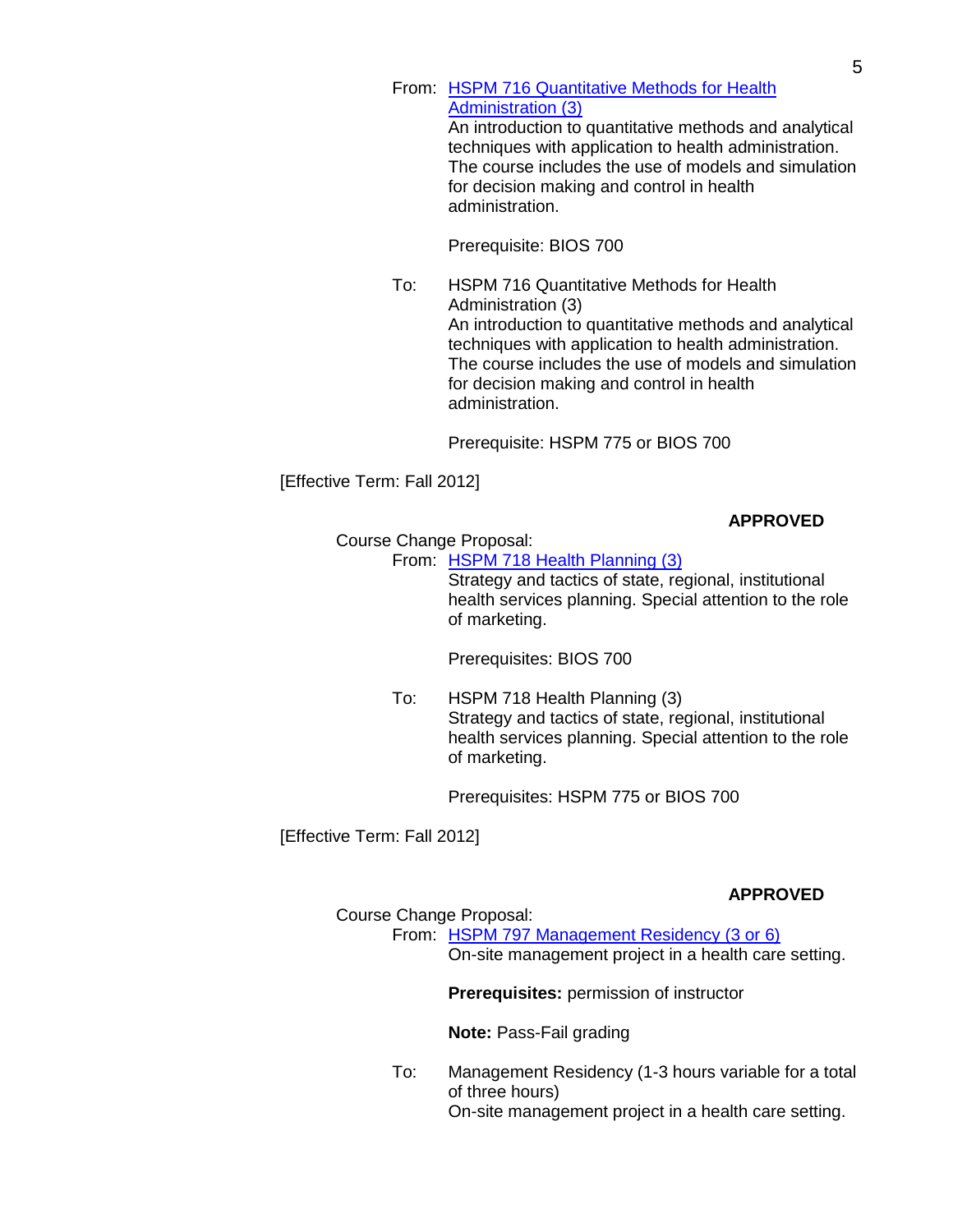#### **KEEP: Note:** Pass-Fail grading

[Effective Term: Fall 2012]

#### **APPROVED**

New Course Proposal: HSPM 774 Quality [Management in Healthcare \(3\)](http://app.gradschool.sc.edu/includes/filedownload-public.asp?location=E:/GMS/GRADCOUNCIL/2011/NCPHSPM774_201211.pdf&file_name=NCPHSPM774_201211.pdf) Systems approach to quality management focusing on Six Sigma and Lean methods that can be directly applied in a healthcare setting. Group projects in local acute-care settings allow students to practice quality management skills.

[Effective Term: Fall 2012]

### **APPROVED**

# New Course Proposal:

[HSPM 775 Managerial Epidemiology and Statistics in Healthcare \(3\)](http://app.gradschool.sc.edu/includes/filedownload-public.asp?location=E:/GMS/GRADCOUNCIL/2011/NCPHSPM775_201211.pdf&file_name=NCPHSPM775_201211.pdf) Principles and tools of epidemiology applied to decision-making in a health care environment. Knowledge and skills useful to health service managers related to statistics, population health management and assessment of medical care processes/outcomes are taught.

Prerequisite: HSPM 716 Quantitative Methods

[Effective Term: Fall 2012]

## **APPROVED**

# *Public Health*

## New Course Proposal:

[PUBH 810 Ethics in Public Health Research and Practice \(1\)](http://app.gradschool.sc.edu/includes/filedownload-public.asp?location=E:/GMS/GRADCOUNCIL/2011/NCPPUBH810_201211.pdf&file_name=NCPPUBH810_201211.pdf) Foundations of public health ethics with application to practice and to responsible conduct of research in public health disciplines.

Enrollment restricted to: Doctoral students & post-docs, master's students by permission of instructor.

Excluded: Undergraduates

[Effective Term: Fall 2012]

## **COLLEGE OF ARTS AND SCIENCES** *Statistics*

**APPROVED**

Academic Program Actions Proposal/Bulletin Change: [Eliminate STAT 798 Project Option](http://app.gradschool.sc.edu/includes/filedownload-public.asp?location=E:/GMS/GRADCOUNCIL/2011/APASTATPROJOPT_201211.pdf&file_name=APASTATPROJOPT_201211.pdf) The proposed change would eliminate the STAT 798 Project option from the MAS program. All students would be required to pass a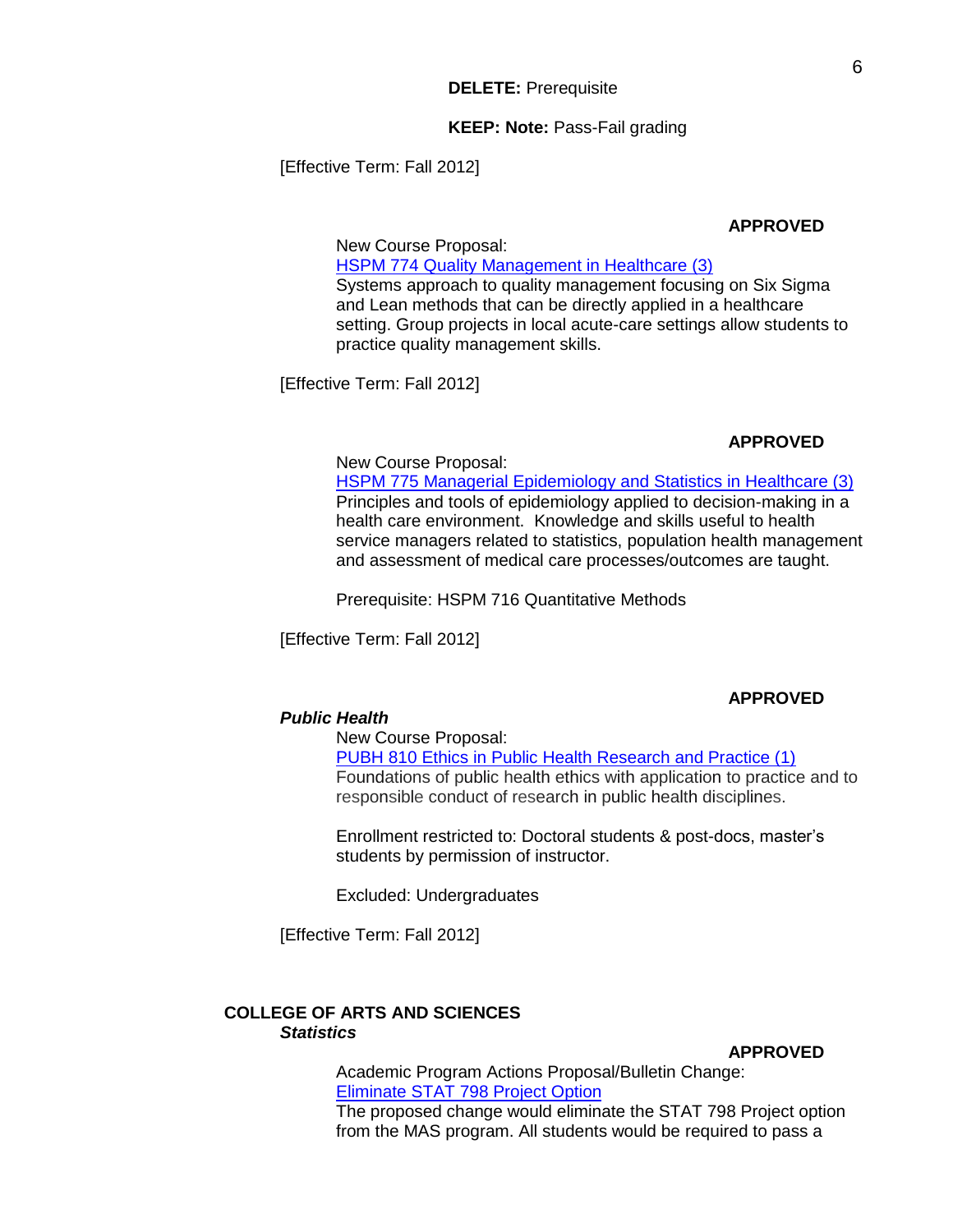comprehensive exam based on required courses STAT 700-703. They also would be required to take at least 1 elective at the 700 level so that at least half of their credit hours would include 700-level courses.

The reason for this change is twofold. First, requiring all students to take comprehensive exams after completing the basic required courses forces students to review all the basic material before starting to choose electives. Second, faculty directed projects require many hours of faculty participation and as the MAS program grows, the faculty is not able to devote the number of hours needed to direct these projects. Eliminating the project option and having outside assessment through a comprehensive exam, currently the second option, is the practical solution to a growing student population, while forcing a review of basic material.

There are two parts to the comprehensive exam. One is applied in nature and is based on STAT 700-701; the other is more theoretical and is based on STAT 702-703. Students may take the parts separately upon finishing the required courses or together but must pass both parts in order to complete the MAS program and fulfill their outside assessment requirement.

[Effective Term: Fall 2012]

## **COLLEGE OF NURSING**

#### **APPROVED**

Academic Program Actions Proposal/Bulletin Change: [Nursing Certificate Concentration](http://app.gradschool.sc.edu/includes/filedownload-public.asp?location=E:/GMS/GRADCOUNCIL/2011/APANURSCERT_201211.pdf&file_name=APANURSCERT_201211.pdf)

The purpose of this request is to change AOE names and delete an AOE in the graduate program of the College of Nursing so that the appropriate emphasis area name and role will be placed on the graduates' transcripts. The Commission on Collegiate Nursing Education, National Organization of Nurse Practitioner Faculties, and National Council of State Boards of Nursing, in collaboration with other national nursing organizations, has released the LACE document which is a blueprint for changes to be made in licensure, accreditation, certification, and education throughout the United States. The purpose of the required changes is to standardize advanced practice nursing education, increase ease of movement from state to state, and standardize advanced practice role and population names. In order for our graduates to be eligible to sit for certification exams, their transcripts must contain the name of the population they are educated to care for and their practice role. To conform to these new accreditation requirements, the following changes are necessary.

Certificate of Graduate Study in Advanced Practice Nursing (School Code 235, Degree Code 10, Major Code 072)

1. Change AOE 053 title from Primary Care-Family Nurse Practitioner to "Primary Care Nurse Practitioner, Family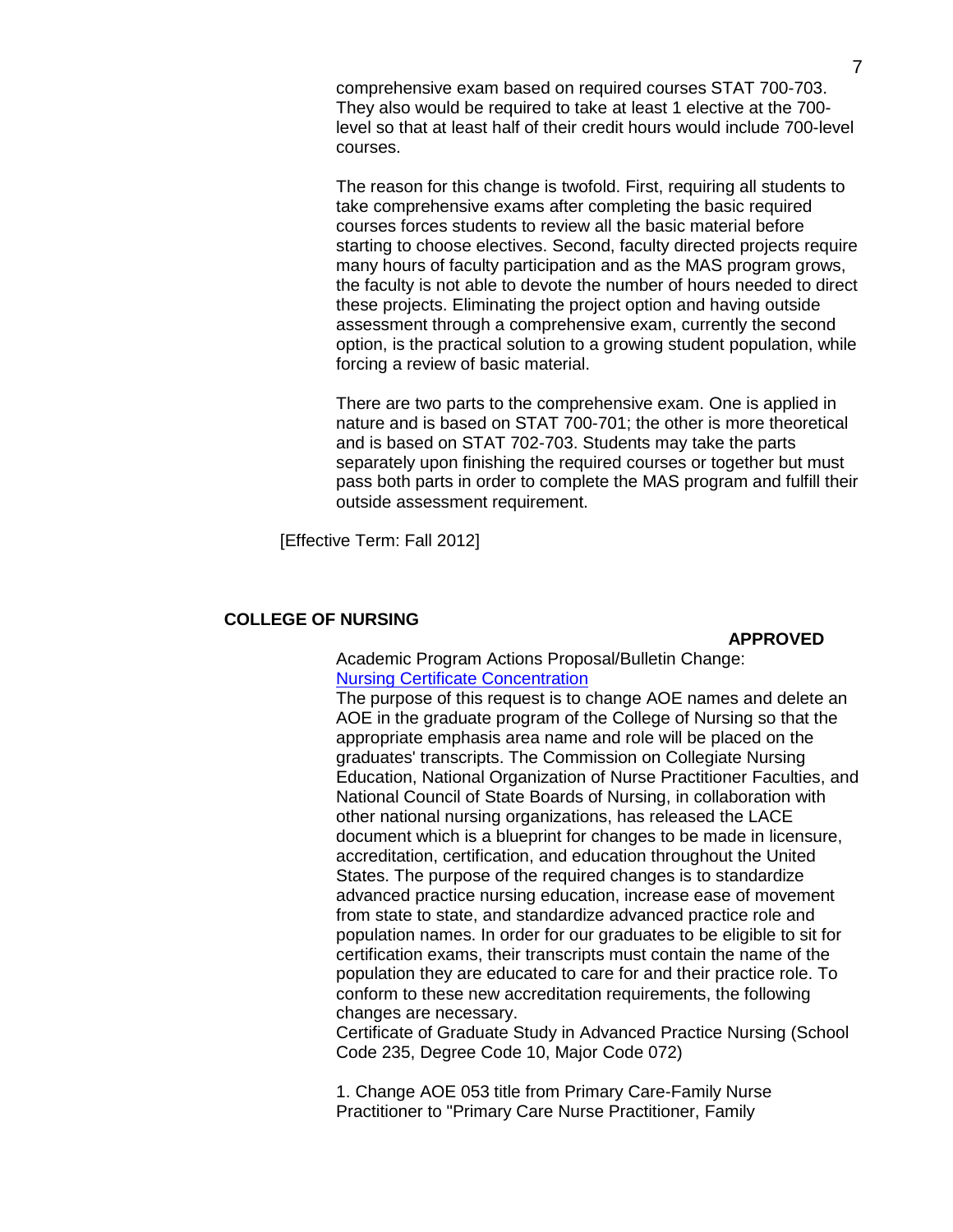2. Change AOE 54 title from "Primary Care-Adult Nurse Practitioner" to "Primary Care Nurse Practitioner, Adult Gerontological" 3. Delete AOE 55, Primary Care-Gerontological Nurse Practitioner 4. Change AOE 56 title from "Primary Care-Pediatric Nurse Practitioner" to "Primary Care Nurse Practitioner, Pediatric" 5. Change AOE 57 title from "Acute Care Nurse Practitioner" to "Acute Adult Gerontological Nurse Practitioner"

[Effective Term: Fall 2012]

#### **APPROVED**

Academic Program Actions Proposal/Bulletin Change: [Nursing Clinical MSN Concentration](http://app.gradschool.sc.edu/includes/filedownload-public.asp?location=E:/GMS/GRADCOUNCIL/2011/APANURSCMSN_201211.pdf&file_name=APANURSCMSN_201211.pdf)

The purpose of this request is to change AOE names and delete an AOE in the graduate program of the College of Nursing so that the appropriate emphasis area name and role will be placed on the graduates' transcripts. The Commission on Collegiate Nursing Education, National Organization of Nurse Practitioner Faculties, and National Council of State Boards of Nursing, in collaboration with other national nursing organizations, has released the LACE document which is a blueprint for changes to be made in licensure, accreditation, certification, and education throughout the United States. The purpose of the required changes is to standardize advanced practice nursing education, increase ease of movement from state to state, and standardize advanced practice role and population names. In order for our graduates to be eligible to sit for certification exams, their transcripts must contain the name of the population they are educated to care for and their practice role. To conform to these new accreditation requirements, the following changes are necessary.

Clinical Major (School Code 235, Degree Code 7J, Major Code 074)

-Change AOE 057 title "Acute Care Nurse Practitioner" to Acute Adult Gerontological Nurse Practitioner"

[Effective Term: Fall 2012]

#### **APPROVED**

### Academic Program Actions Proposal/Bulletin Change: [Nursing Health MSN Concentration](http://app.gradschool.sc.edu/includes/filedownload-public.asp?location=E:/GMS/GRADCOUNCIL/2011/APANURSHMSN_201211.pdf&file_name=APANURSHMSN_201211.pdf)

The purpose of this request is to change AOE names and delete an AOE in the graduate program of the College of Nursing so· that the appropriate emphasis area name and role will be placed on the graduates' transcripts. The Commission on Collegiate Nursing Education, National Organization of Nurse Practitioner Faculties, and National Council of State Boards of Nursing, in collaboration with other national nursing organizations, has released the LACE document which is a blueprint for changes to be made in licensure, accreditation, certification, and education throughout the United States. The purpose of the required changes is to standardize advanced practice nursing education, increase ease of movement from state to state, and standardize advanced practice role and population names. In order for our graduates to be eligible to sit for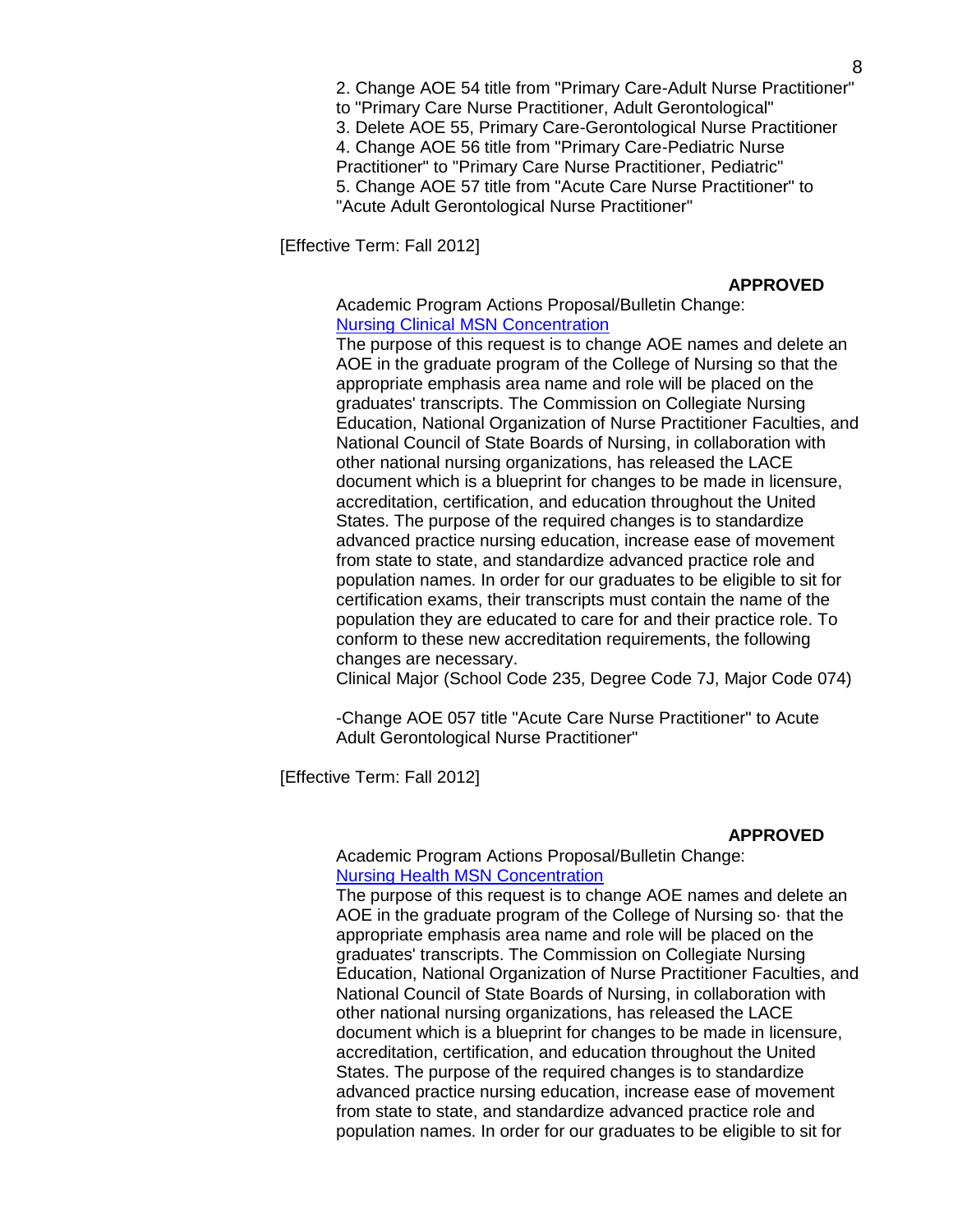certification exams, their transcripts must contain the name of the population they are educated to care for and their practice role. To conform to these new accreditation requirements, the following changes are necessary.

Health Major (School Code 235, Degree Code 71, Major Code 076) 1. Delete AOE 052, Primary Care Practitioner 2. Add AOE 53 Primary Care Nurse Practitioner, Family\* 3. Add AOE 55 Primary Care Nurse Practitioner, Adult Gerontological\* 4. Add AOE 56 Primary Care Nurse Practitioner, Pediatric\*

\*Currently fall under AOE 052, Primary Care Practitioner

Effective Term: Fall 2012]

# **APPROVED**

Academic Program Actions Proposal/Bulletin Change: [Nursing DNP Concentration](http://app.gradschool.sc.edu/includes/filedownload-public.asp?location=E:/GMS/GRADCOUNCIL/2011/APANURSDNP_201211.pdf&file_name=APANURSDNP_201211.pdf)

The purpose of this request is to change AOE names and delete an AOE in the graduate program of the College of Nursing so that the appropriate emphasis area name and role will be placed on the graduates' transcripts. The Commission on Collegiate Nursing Education, National Organization of Nurse Practitioner Faculties, and National Council of State Boards of Nursing, in collaboration with other national nursing organizations, has released the LACE document which is a blueprint for changes to be made in licensure, accreditation, certification, and education throughout the United States. The purpose of the required changes is to standardize advanced practice nursing education, increase ease of movement from state to state, and standardize advanced practice role and population names. In order for our graduates to be eligible to sit for certification exams, their transcripts must contain the name of the population they are educated to care for and their practice role. To conform to these new accreditation requirements, the following changes are necessary.

Doctor of Nursing Practice (School Code 235, Degree Code 9A, Major Code 86) 1. Change AOE 57 title from "Acute Care Nurse Practitioner" to Acute Adult Gerontological Nurse Practitioner" 2. Change AOE 80 title from "Primary Care Nurse Practitioner, Adult" to "Primary Care Nurse Practitioner, Adult Gerontological 3. Delete AOE 81, Primary Care Nurse Practitioner, Gerontologic

[Effective Term: Fall 2012]

## **APPROVED**

New Course Proposal: [NURS 897 DNP Project Preparation \(1-6\)](http://app.gradschool.sc.edu/includes/filedownload-public.asp?location=E:/GMS/GRADCOUNCIL/2011/NCPNURS897_201211.pdf&file_name=NCPNURS897_201211.pdf) Preparation of Practice Project for Doctor of Nursing Practice Students. May be repeated multiple times but only 6 credits may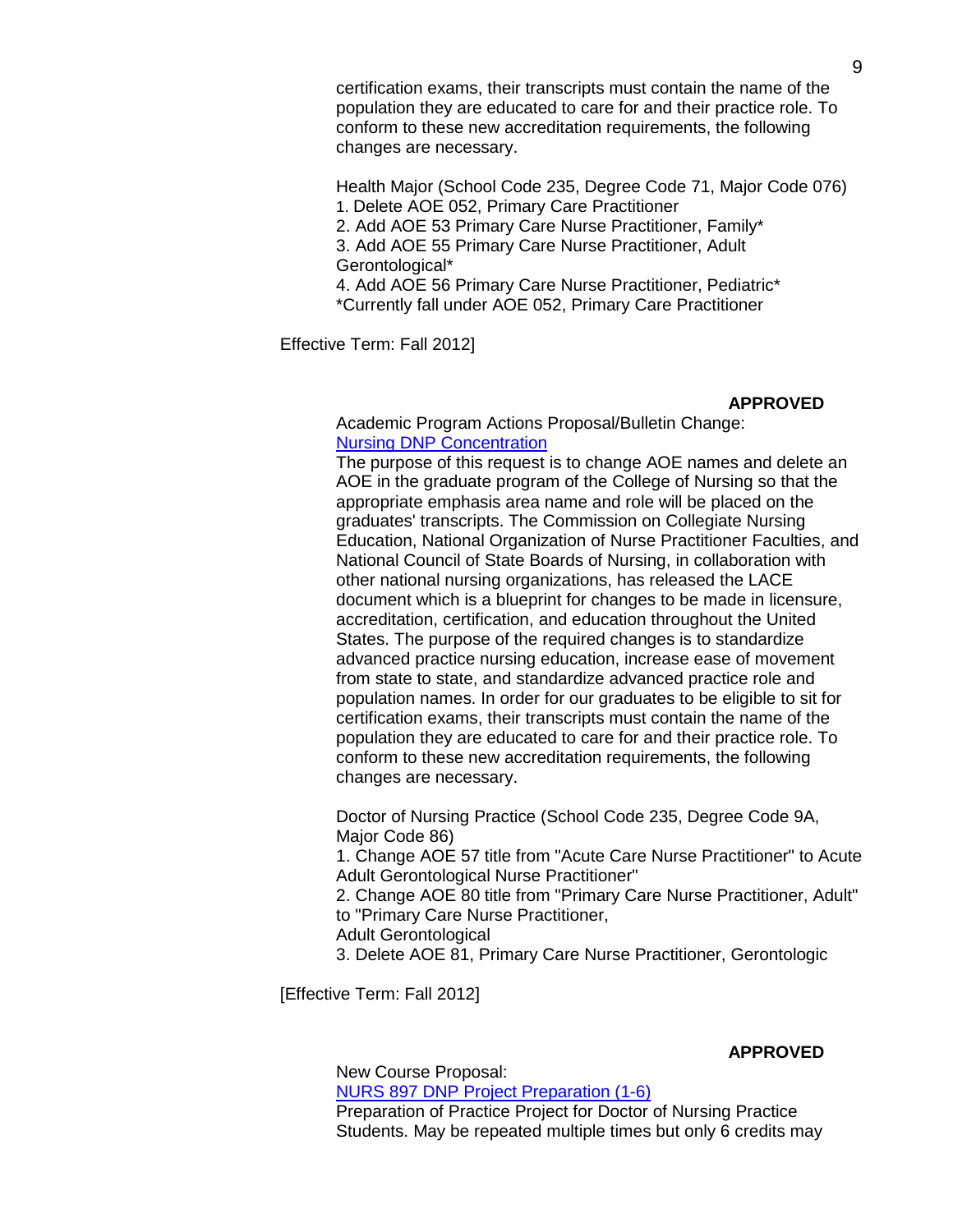Prerequisites: NURS 819

[Effective Term: Fall 2013]

## 10. **Report of the Humanities, Social Sciences, Education, and Related Professional Programs Committee** (Deborah Brosdahl)

## **COLLEGE OF ARTS AND SCIENCES** *English*

#### **APPROVED**

Academic Program Actions Proposal/Bulletin Change: [English adding major field "Children's Literature"](http://app.gradschool.sc.edu/includes/filedownload-public.asp?location=E:/GMS/GRADCOUNCIL/2011/APAENGCHILLIT_201211.pdf&file_name=APAENGCHILLIT_201211.pdf)

The English department Graduate Program is adding "Children's Literature" to the list of available major fields for the Ph.D. degree, for both its standard-admission doctoral degree program and its direct admission doctoral degree program in English and American literature.

Children's and young adult literature is a vibrant, growing field of literary scholarship. Evidence of the field's ascent is apparent in the *PMLA's* publication of a special section on the theories and methodologies of children's literature (PMLA 126, 1 [2011]), the American Antiquarian Society's creation of two new children's literature fellowships, and the popularity of the Children's Literature Association's journal as measured by frequency of article downloads via Project Muse (in 2010, ChLA's journals ranked 10th out of Project Muse's 405 publications).

The University of South Carolina's College of Arts & Sciences faculty includes a number of renowned and up-and-coming children's and young adult literature scholars, including Dianne Johnson, Professor of English; Daniela DiCecco, Associate Professor of French; and Sara L. Schwebel, Assistant Professor of English. Additionally, the University's Schools of Education and Library and Information Science include preeminent scholars in children's and young adult literature, for example, Michelle Martin, the current president of the Children's Literature Association, formerly an Associate Professor of English at Clemson and currently the Augusta Baker Chair in Childhood Literacy at USC's SUS. The range and depth of faculty engaged in children's and young adult literature research at USC enables the university to position itself as a leader in the field. Thomas Cooper's strong holdings in children's and young adult literature, including the Augusta Baker Collection of African-American Children's Literature and Folklore, moreover, support these efforts.

Importantly, very few U.S. universities, and even fewer R-1 institutions, have the capacity to grant doctoral degrees in English to students training in children's and young adult literature. Despite the tremendous growth of children's and young adult literature as a field of literary study, most graduate programs in children's and young adult literature remain institutionally housed in the applied schools of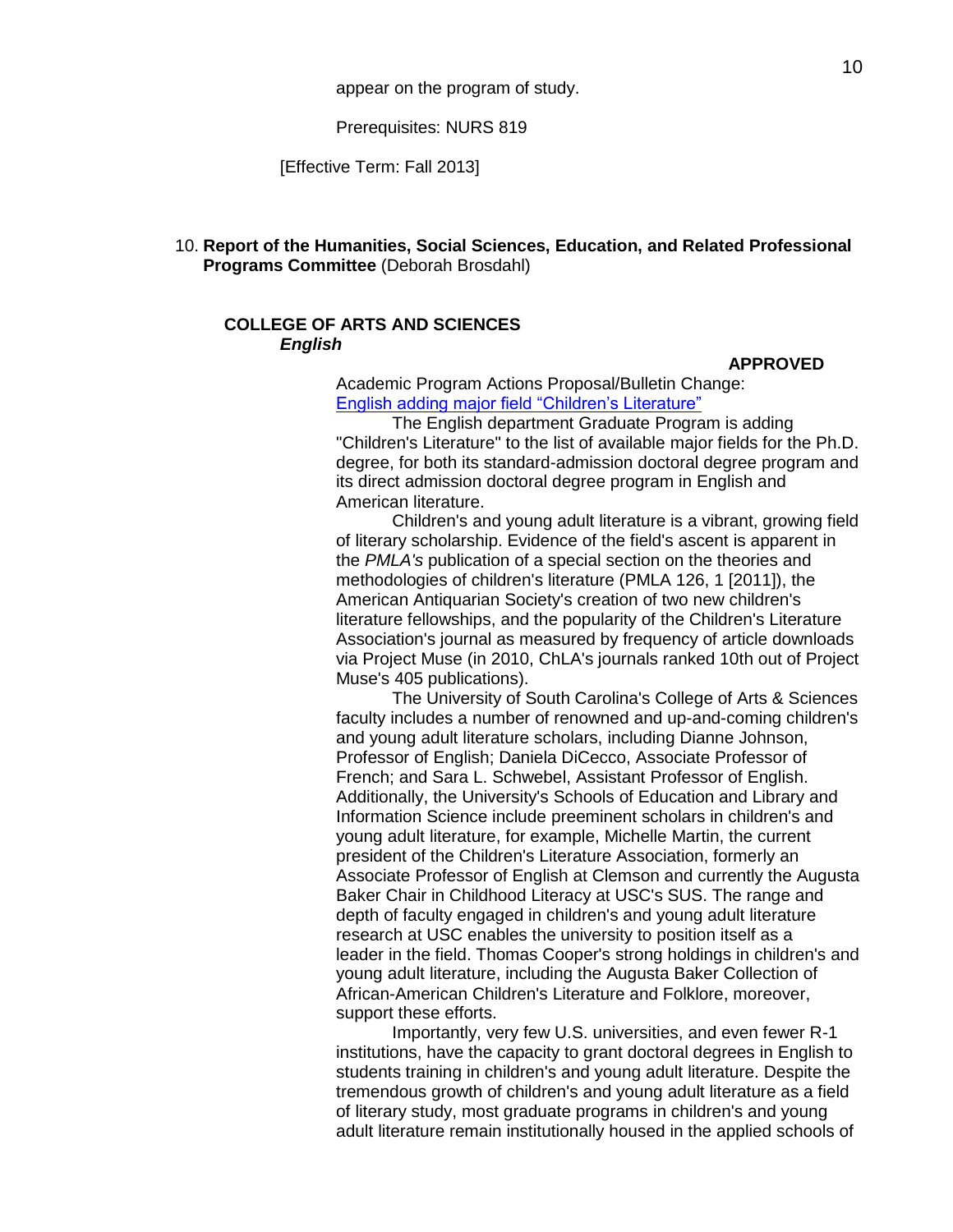library science and education. This gives the University of South Carolina a competitive recruiting advantage (our closest rivals would be the University of Florida, Illinois State, University of Pittsburgh, Rutgers-Camden, and Texas A&M-Commerce). The number of prospective graduate students seeking Ph.D. programs in children's and young adult literature, meanwhile, is growing. In recent years, English master's programs in children's and young adult literature have enjoyed considerable success; their top graduates seek admission to Ph.D. programs in English. By establishing a Ph.D. with a major field in Children's Literature, the University of South Carolina could effectively recruit these outstanding students, thereby strengthening the English department's doctoral pool and solidifying the University's reputation as a leader in the children's and young adult literature field.

(Note: Although "Children's Literature" remains the standard name for this field of study, the range of literature studied embraces both literature for children and the related category of young-adult literature.)

[Effective Term: Fall 2012]

## **APPROVED**

New Course Proposal:

[ENGL 762 Literary and Historical Approaches to Children's Literature](http://app.gradschool.sc.edu/includes/filedownload-public.asp?location=E:/GMS/GRADCOUNCIL/2011/NCPENGL762_201211.pdf&file_name=NCPENGL762_201211.pdf) [\(3\)](http://app.gradschool.sc.edu/includes/filedownload-public.asp?location=E:/GMS/GRADCOUNCIL/2011/NCPENGL762_201211.pdf&file_name=NCPENGL762_201211.pdf)

Critical approaches to literature written for children in a variety of historical periods and geographical regions.

[Effective Term: Fall 2012]

# **APPROVED**

New Course Proposal:

ENGL [763 Literary and Historical Approaches to Young Adult](http://app.gradschool.sc.edu/includes/filedownload-public.asp?location=E:/GMS/GRADCOUNCIL/2011/NCPENGL763_201211.pdf&file_name=NCPENGL763_201211.pdf) [Literature \(3\)](http://app.gradschool.sc.edu/includes/filedownload-public.asp?location=E:/GMS/GRADCOUNCIL/2011/NCPENGL763_201211.pdf&file_name=NCPENGL763_201211.pdf)

Critical approaches to literature written for young adults in a variety of historical periods and geographical regions.

[Effective Term: Fall 2012]

# **APPROVED**

New Course Proposal:

[ENGL 862 Special Topics in Children's and Young Adult Literature](http://app.gradschool.sc.edu/includes/filedownload-public.asp?location=E:/GMS/GRADCOUNCIL/2011/NCPENGL862_201211.pdf&file_name=NCPENGL862_201211.pdf) [\(3\)](http://app.gradschool.sc.edu/includes/filedownload-public.asp?location=E:/GMS/GRADCOUNCIL/2011/NCPENGL862_201211.pdf&file_name=NCPENGL862_201211.pdf)

Special topics selected by instructor for specialized study. May be repeated as content varies by title and suffix.

[Effective Term: Fall 2012]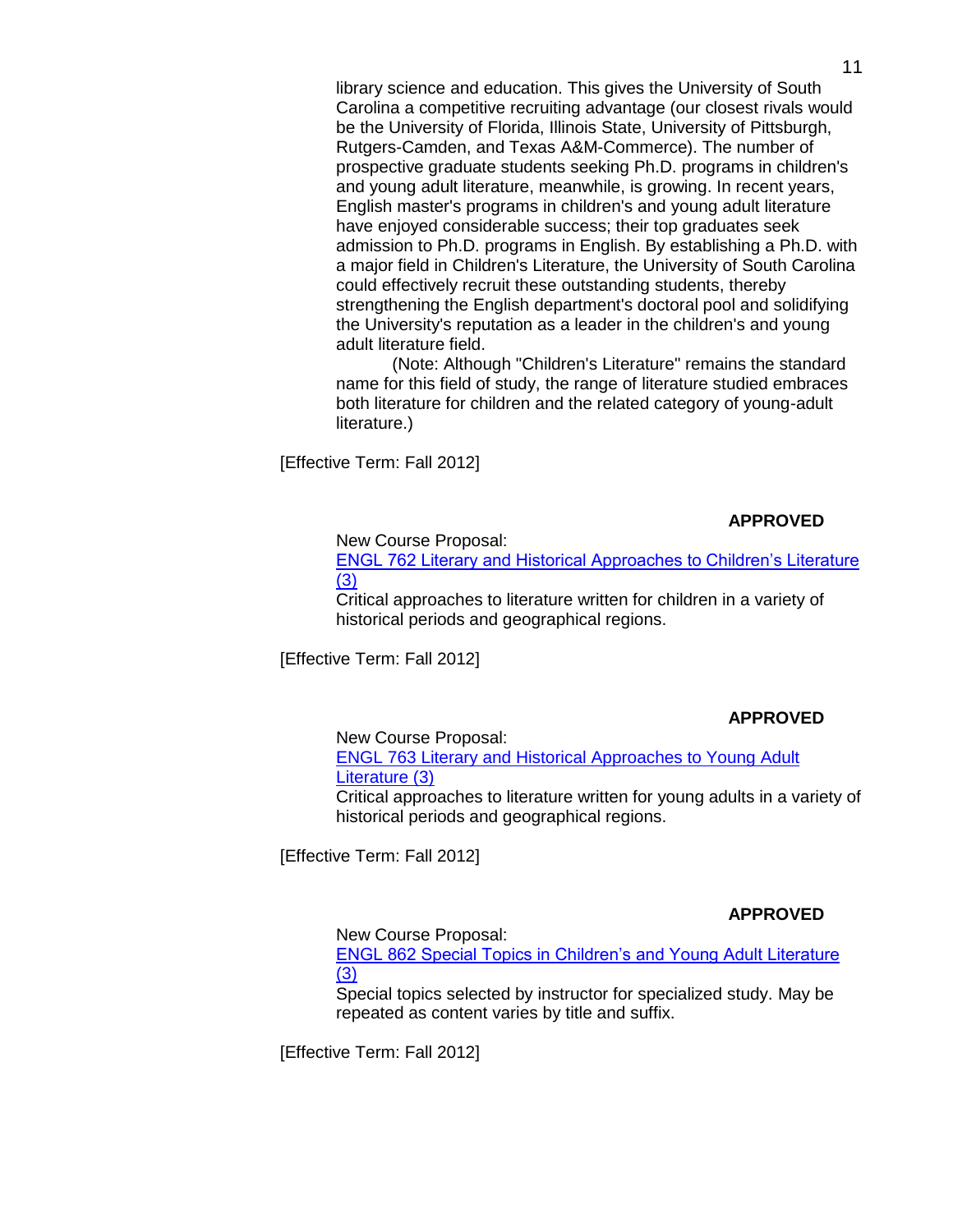#### **APPROVAL**

Academic Program Actions Proposal/Bulletin Change: [MA in Public History](http://app.gradschool.sc.edu/includes/filedownload-public.asp?location=E:/GMS/GRADCOUNCIL/2011/APAPUBLICHISTORYMA_201211.pdf&file_name=APAPUBLICHISTORYMA_201211.pdf)

In this curriculum revision, we propose to:

1. Eliminate the Archives track, while maintaining option for students to enroll in a dual degree program for an MA in History and an MLIS with the School of Library and Information Science. We do not have the faculty to teach this concentration any more, due to a retirement, and there is limited demand for these courses, which makes it difficult for them to receive adequate enrollment. We will stop officially admitting students next year (unofficially, we have already stopped- none were admitted in either 201 1 or 2012) and will stop awarding the degree for the archives concentration in two years (August 2014). However, it should still be possible to do the Main Public History degree (most likely with the Museums concentration) and the MLIS degree.

2. Offer two concentrations-- in Historic Preservation and Museums.

3. Reduce the credits required to 30 (from 33) to make the two MA degrees structurally similar and to allow public history students to take up to two courses outside their official program of study.

4. Add language to the bulletin about the degree's required internship.

5. Restructure the requirements to integrate the Main public history students with the history PhD students (who are usually in the same courses) more fully.

6. Add a new foundational course for the Historic Preservation concentration -- HIST 788 "Space, Place and Historical Memory."

[Effective Term: Fall 2012]

#### **APPROVED**

New Course Proposal: HIST 788 [Memory, History, and Space](http://app.gradschool.sc.edu/includes/filedownload-public.asp?location=E:/GMS/GRADCOUNCIL/2011/NCPHIST788_201211.pdf&file_name=NCPHIST788_201211.pdf) (3) A seminar in the historical study of buildings, the built environment, and cultural landscapes.

[Effective Term: Fall 2012]

## **APPROVED**

New Course Proposal: [POLI 789 Master of International Studies Internship \(3-6\)](http://app.gradschool.sc.edu/includes/filedownload-public.asp?location=E:/GMS/GRADCOUNCIL/2011/NCPPOLI789_201211.pdf&file_name=NCPPOLI789_201211.pdf) Internships in various public, non-profit, and private organizations and agencies under joint supervision of agency personnel and departmental internship program director. (Pass-Fail Grading).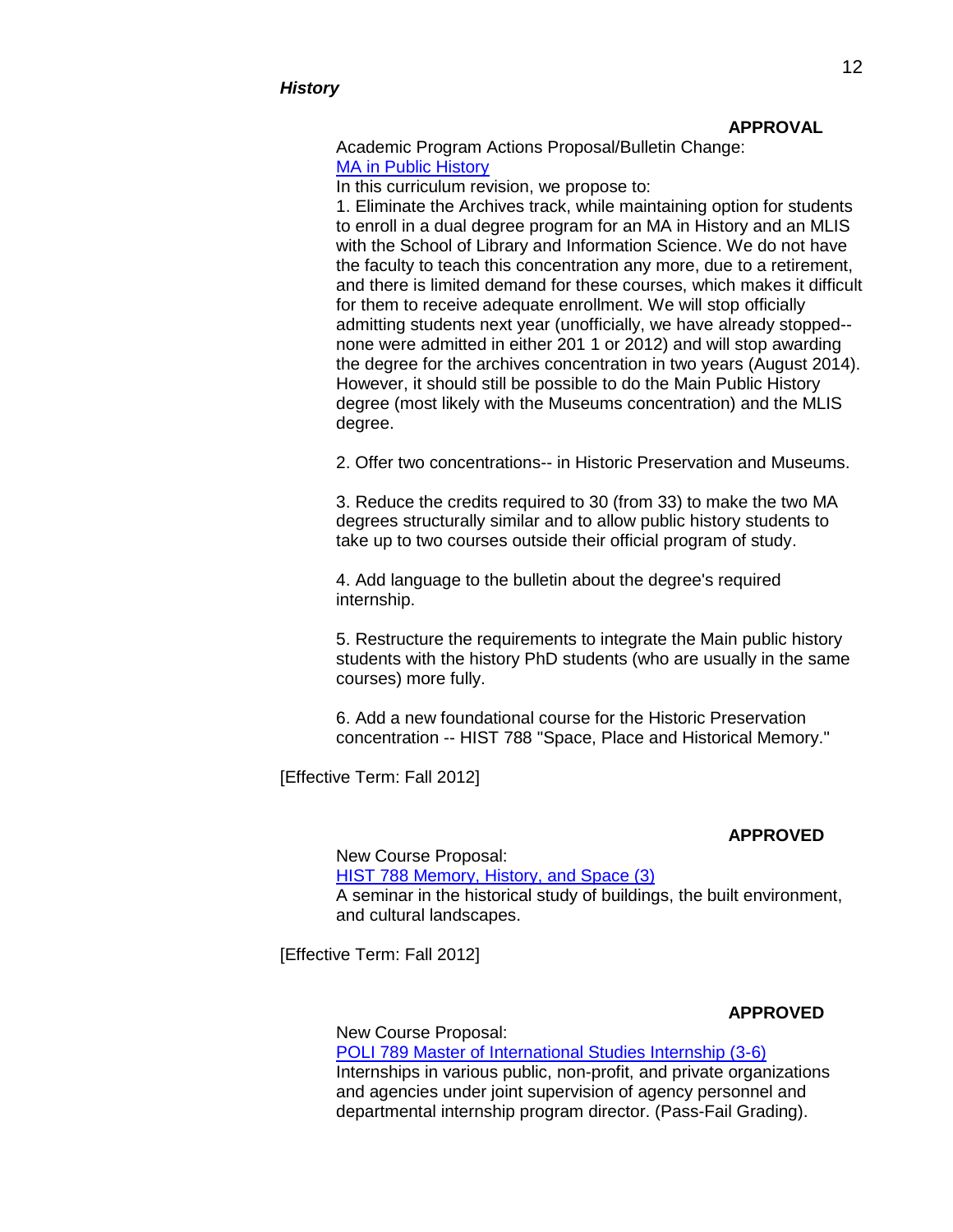Prerequisites: contract approved by departmental internship program director

Enrollment restrictions: Restricted to: Master of International Studies students only

[Effective Term: Fall 2012]

**APPROVED**

Academic Program Actions Proposal/Bulletin Change: [International Studies](http://app.gradschool.sc.edu/includes/filedownload-public.asp?location=E:/GMS/GRADCOUNCIL/2011/APAIntlStudies_201211.pdf&file_name=APAIntlStudies_201211.pdf)

The proposed revisions are intended to enhance the intellectual and professional value of the Master of International Studies (MAIS) Program by including an internship opportunity, expanding the role that electives in

the construction of an individualized program of study, referencing the third field as permitting students to develop expertise in either comparative politics or area studies (whereby students can concentrate on a geographic region or area such as Latin America or Asia), and minimizing the thesis-track option. These propose changes will somewhat streamline the program and reduces the number of required hours from 33 to 30.

A key benefit of the change is that it makes the program much more attractive, valuable, and competitive with the best programs like it in the nation by offering internships (creating internship opportunities is part of the broader effort of the Department to revitalize this Program). Another benefit is that the interdisciplinary nature of the Program is underscored by permitting the taking of up to three courses outside the department, and by

allowing up to two of these courses to count toward the field requirements (with advisement approval). This change makes the comparative politics or area studies (whereby students can concentrate on a geographic region

or area such as Latin America or Asia) even more attractive to students, as they will now have greater flexibility to fulfill field requirements. This greater flexibility in courses that fulfill field requirements will allow students to finish the Program in three semesters or less. This is component has important implications for increasing enrollment in the MAIS program. The Program has traditionally attracted United States military officers in the Foreign Area Officers program, a program which is beginning to require that officers secure the degree in one calendar year (whereas it had traditionally been in eighteen months). This change will make us very competitive for this valuable set of students. Moreover, the program will de-emphasize the Master thesis as the primary degree path. Increasingly, MAIS students have chosen the non-degree option. We do not eliminate the thesis option, but we seek to emphasize the academic value of the course-based and or internship-based degree options. Finally, the reduction in the three credit hours from 33 to 30 results from the incorporation of nonpolitical science elective hours into the field requirements.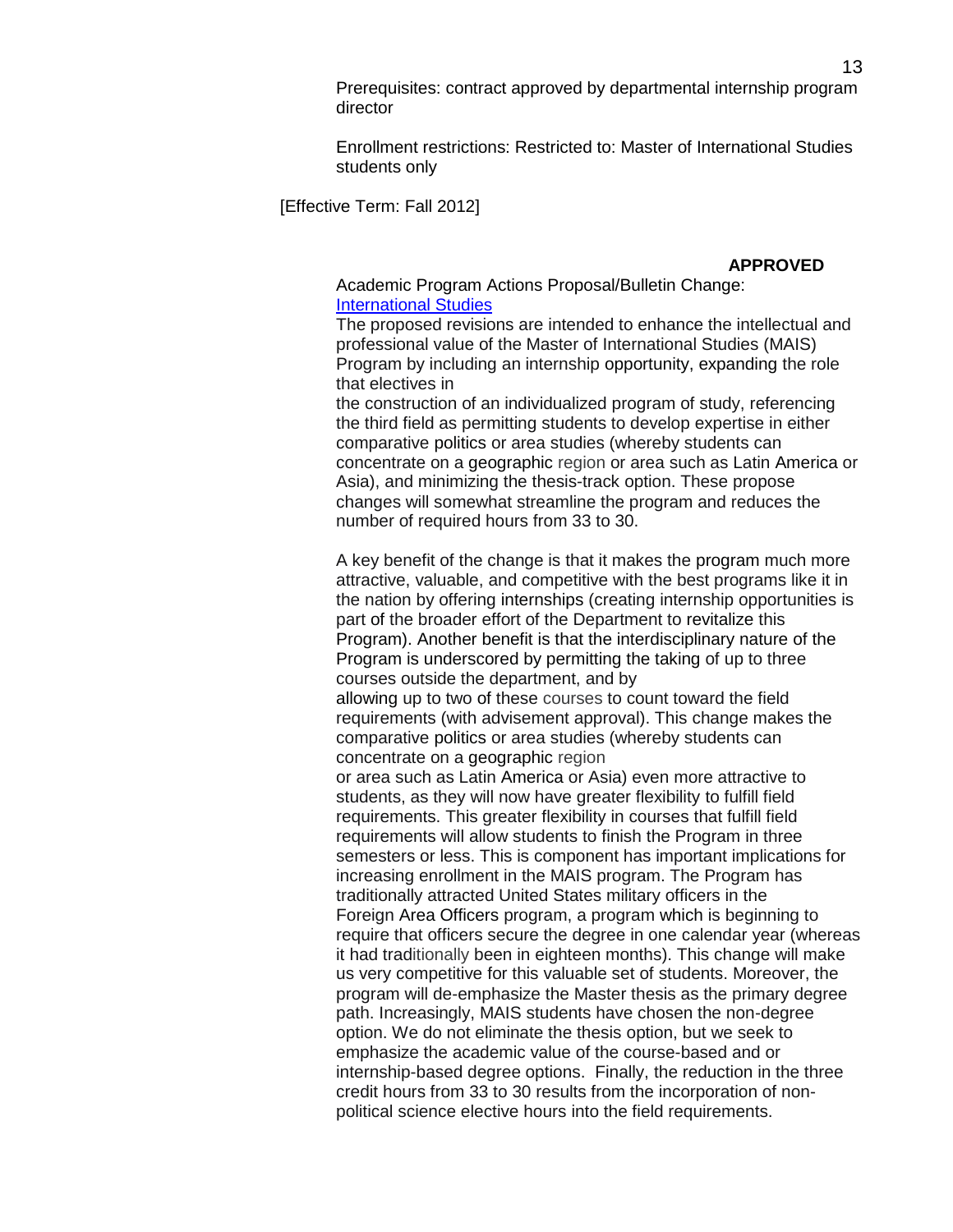## **COLLEGE OF EDUCATION** *Educational Studies*

**APPROVED**

Course Change Proposal: From: [EDEX 717 Research and Ethics in Behavior Analysis](http://app.gradschool.sc.edu/includes/filedownload-public.asp?location=E:/GMS/GRADCOUNCIL/2011/CCPEDEX717_201211.pdf&file_name=CCPEDEX717_201211.pdf) [\(3\)](http://app.gradschool.sc.edu/includes/filedownload-public.asp?location=E:/GMS/GRADCOUNCIL/2011/CCPEDEX717_201211.pdf&file_name=CCPEDEX717_201211.pdf)

Single case methodology and research; legal, ethical, and professional issues in behavior analysis.

To: EDEX 717 Ethics in Behavior Analysis (3) Legal, ethical, and professional issues in behavior analysis.

[Effective Term: Summer I 2012]

## *Educational Leadership and Policies*

## **APPROVED**

Course Change Proposal:

From: [EDHE 835 Leadership in Higher Education \(3\)](http://app.gradschool.sc.edu/includes/filedownload-public.asp?location=E:/GMS/GRADCOUNCIL/2011/CCPEDHE835_201211.pdf&file_name=CCPEDHE835_201211.pdf) Leadership theory and practice as applied to programs, units, and institutions in higher education. Addresses leadership strategies, options, characteristics, traits, and styles.

Prerequisite: EDHE 730

To: EDHE 835 Leadership in Higher Education (3) Leadership theory and practice as applied to programs, units, and institutions in higher education. Addresses leadership strategies, options, characteristics, traits, and styles.

**DELETE:** Prerequisite

[Effective Term: Summer I 2012]

# *Instruction and Teacher Education*

## **APPROVED**

Academic Program Actions Proposal/Bulletin Change: [EDEC 797 Seminar in Early Childhood Education](http://app.gradschool.sc.edu/includes/filedownload-public.asp?location=E:/GMS/GRADCOUNCIL/2011/APAEDEC797_201211.pdf&file_name=APAEDEC797_201211.pdf) 1. The Early Childhood Education program faculty have determined through course evaluations, advising session feedback, and consideration of Accreditation Standard changes that the EDEC 797 Seminar should be changed from a required course to an elective. This class was originally conceptualized as an opportunity for program review, introduction of professional issues and preparation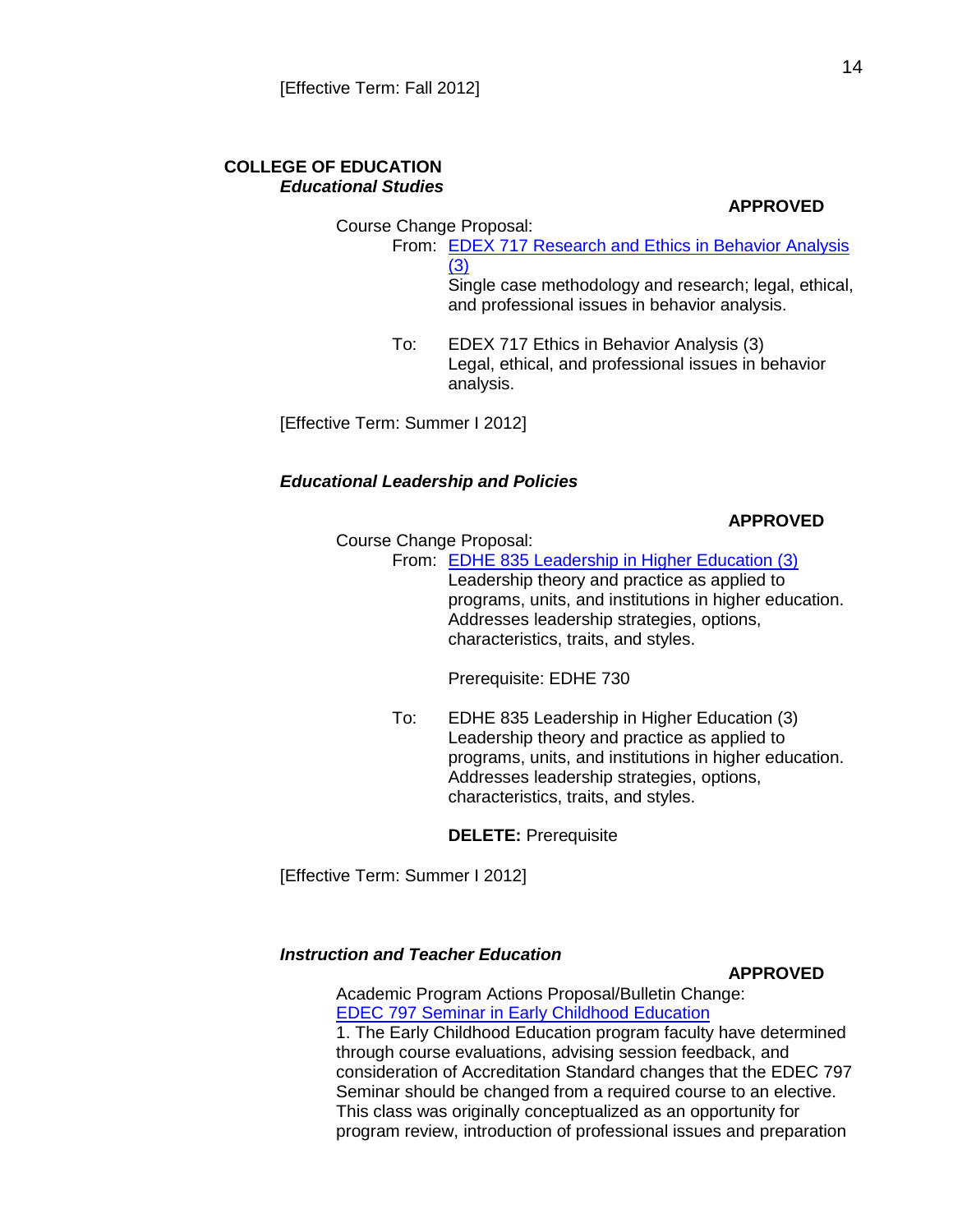for comprehensive exams. The course was offered, due to staffing limitations, less frequently than was most desirable for students and was sometimes a roadblock to graduation. There have also been changes to our Accreditation Standards which now require students to demonstrate a "high level of written communication skills." Previous Accreditation requirements were addressed by having students working on take-home assignments to demonstrate their mastery of content related to the 'Standards. The faculty did not feel they had an appropriate assessment of students demonstrating "on demand" writing to address the key Accreditation Standard identified above. Hence, we now provide review opportunities to students in personal consultation with their advisor. The EDEC 797 course will continue to be available to students as an elective if they need the extra assistance, and current issues content will be included within each of the courses in the program. Our revised format now allows more flexibility for students to take the comprehensive exam as needed and facilitates students graduating in a timely fashion. This revised approach also better meets the written communication expectations in the revised Accreditation Standards.

2. The 3 credits originally allotted for EDEC 797 will be added to related study hours to enable students to tailor their degree to their interests and career goals. Therefore, related study hours would increase from six to nine hours.

3. Required credit hours (36) will remain the same.

[Effective Term: Fall 2012]

# **COLLEGE OF MASS COMMUNICATION AND INFORMATION STUDIES** *School of Library and Information Science*

### **APPROVED**

Academic Program Actions Proposal/Bulletin Change: [Certificate in Library and Information Science](http://app.gradschool.sc.edu/includes/filedownload-public.asp?location=E:/GMS/GRADCOUNCIL/2011/APASLISCERT_201211.pdf&file_name=APASLISCERT_201211.pdf)

The Certificate of Graduate Study has been in effect for many years at SLIS. While the certificate is currently a general certificate, most of the students enrolled in the certificate program are usually preparing for school library media certification or are interested in advanced study in children's and young adult literature and services. SLIS is requesting to add two Areas of Emphasis (AOE)/concentrations - one in school library media and another in children's and young adult literature - to the existing SLIS graduate certificate. The addition of these AOE/concentrations to the existing certificate is just a formalization of what already exists in practice. Many students in the certificate are already taking advantage of our significant school library media**\*** and children's and YA offerings and faculty expertise, but do not receive the official AOE coding on their transcript something this proposal intends to correct. This proposal will allow SLIS students, students in education, history, English, computer science, and other related field to select from all of the existing SLIS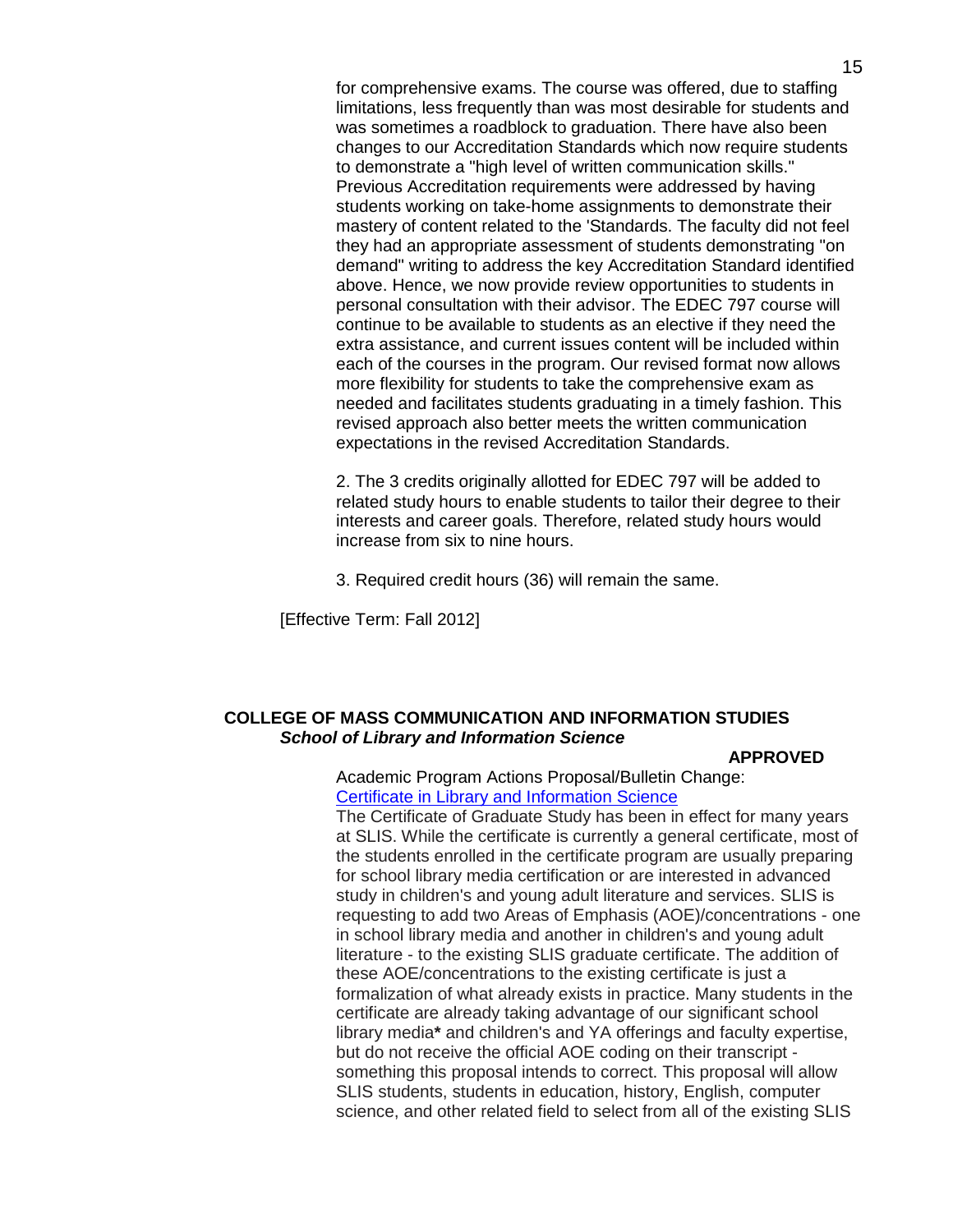courses at the appropriate 500 - 700 levels to not only have the certificate, but to also have the AOE/ concentration in children's and young adult literature or school library media coded on their transcript. Additionally, non-SLIS students may wish to use this certificate to meet doctoral program cognate requirements. Students will choose from the required number of courses in library and information science and may choose electives in a related discipline after consultation with an academic advisor.

As can be seen from the course and faculty listings below, SLIS is well positioned to offer this AOE/ concentration in children's and young adult literature with five full time faculty, 2 regular instructors, 6 regular adjuncts, and 13 existing courses already on the books at the 500 and 700 levels. An additional course, SLIS 718 History of Children's and Young Adult Literature, will be soon added to the curriculum. SLIS faculty has considerable recognition as experts in children's and young adult literature at the national and international levels. Faculty serve on boards, committees and as reviewers for multiple professional associations related to children's and young adult literature. For example, Dr. Michelle Martin holds the distinguished position as the Augusta Baker Chair in Childhood Literacy and is president of the Children's Literature Association, Dr. Nancy Zimmerman is elected to the prestigious 2013 Caldecott Award Committee charged with selecting the best picture book of the year, and Dr. Patricia Feehan is a noted storyteller. SLIS's program in children's and young adult services is ranked 8th nationally.

The school library media program is ranked 2nd nationally and is recognized for its curriculum and the national visibility and achievements of its faculty. For example, Drs. Donna Shannon, Karen Gavigan, and Nancy Zimmerman have served on the board of the American Association of School Librarians, with Dr. Zimmerman serving as the Association's President in 2002 and Drs. Shannon and Zimmerman have served on the reviewing committees of multiple top-level professional school library media journals. All have published research in the top school library media journals. Courses are already in place to meet the certification requirements in school library media of the SC Department of Education (SCDOE) so there is no need to add additional courses at this time. Additionally, SLIS has the resources to enable student study and success in these two areas. SLIS is home to Cocky's Reading Express (a SC children's literacy initiative with the USC Student Association (which could provide internships for interested students), the SC Center for Children, Books, and Literacy (SCCCBL), and is the prime materials contributor to the permanent children's and young adult collection at Thomas Cooper Library.

## **REGULAR faculty (5) teaching in the area of children and young adult literature/materials:**

Michelle Martin - Professor and Augusta Baker Chair Pat Feehan - Associate Professor Karen Gavigan - Assistant Professor Donna Shannon - Associate Professor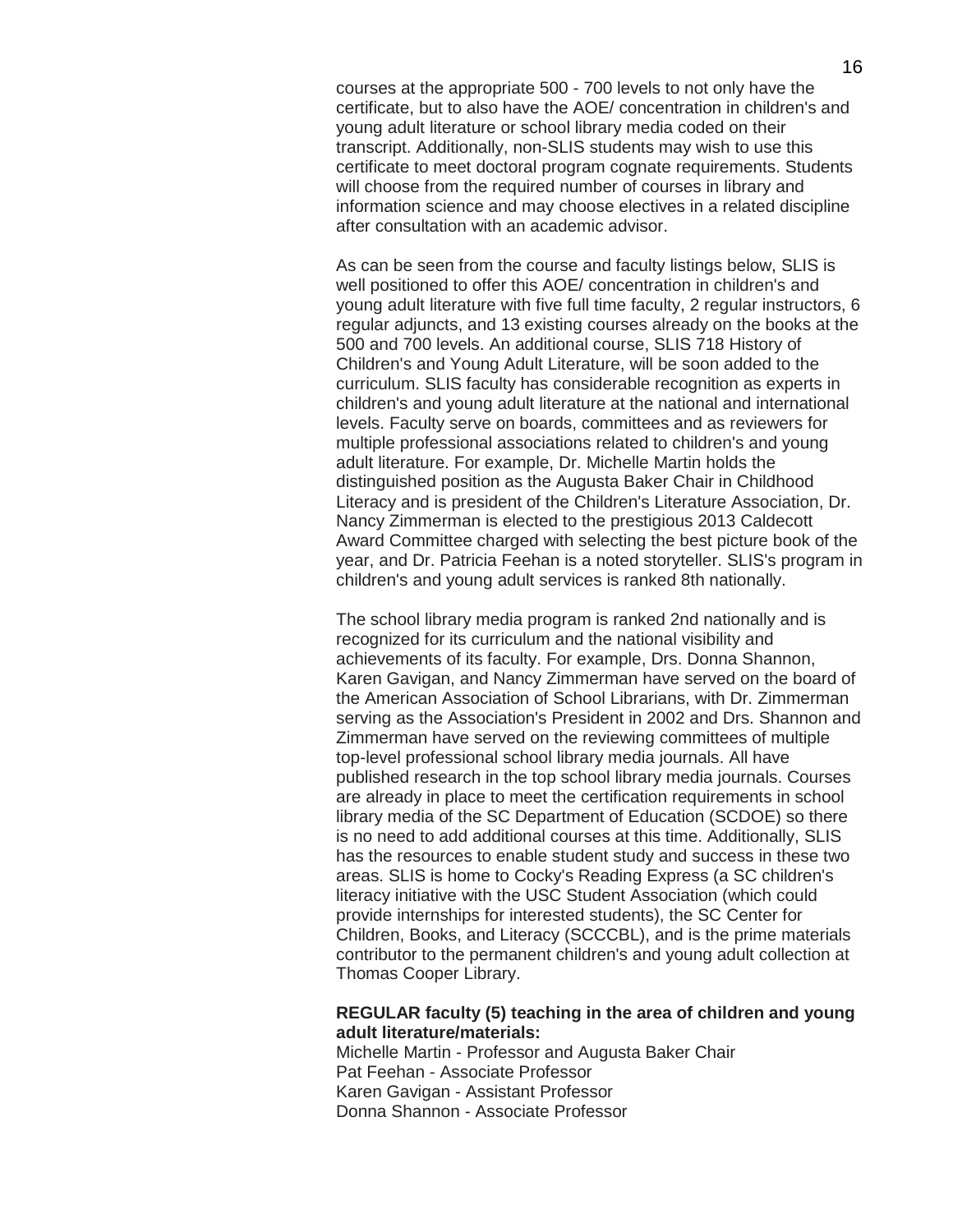Nancy Zimmerman (currently on Caldecott Award Committee) - Associate Professor

In addition, Geraldine Solomon and Elizabeth Miller are adjunct instructors that supervise SLM internships.

### **Existing SLIS courses for the AOE/concentration in Children's and Young Adult Literature:**

*Except for Storytelling, the 500/600 level courses are taken mostly by COE graduate students for certification and AB/GDP students*

- SLIS 523 Materials for Early Childhood SLIS 525 - Materials for Children SLIS 527- Materials for Adolescents
- SLIS 600 Storytelling
- SLIS 751 Libraries, Literacy, and Literature SLIS 754 - Library Programming for Children and Young Adults SLIS 759 - Materials for Early Childhood SLIS 756 - Materials for Children SLIS 757 - Young Adult Materials SLIS 759 - Materials for Adolescents SLIS 760 - Materials for Latino Youth SLIS 796 - Independent Study SLIS 797 - Special Topics

\* Note: Students seeking School Library Media Certification must meet all requirements of the School of Library and Information Science for recommendation for certification as well as all requirements of the SC

Department of Education for certification. Students may choose courses in library and information science or in a related discipline after consultation with an academic advisor.

[Effective Term: Fall 2012]

### **APPROVED**

### New Course Proposal:

[SLIS 718 History of Children's and Young Adult Literature\(3\)](http://app.gradschool.sc.edu/includes/filedownload-public.asp?location=E:/GMS/GRADCOUNCIL/2011/NCPSLIS718_201211.pdf&file_name=NCPSLIS718_201211.pdf) Historical overview of the literary content, illustration, and social values of children's and young adult literature written in English. Examines the influence of movements such as Romanticism, Rationalism, and postmodernism, as well as changing trends over time.

[Effective Term: Fall 2012]

**COLLEGE OF SOCIAL WORK**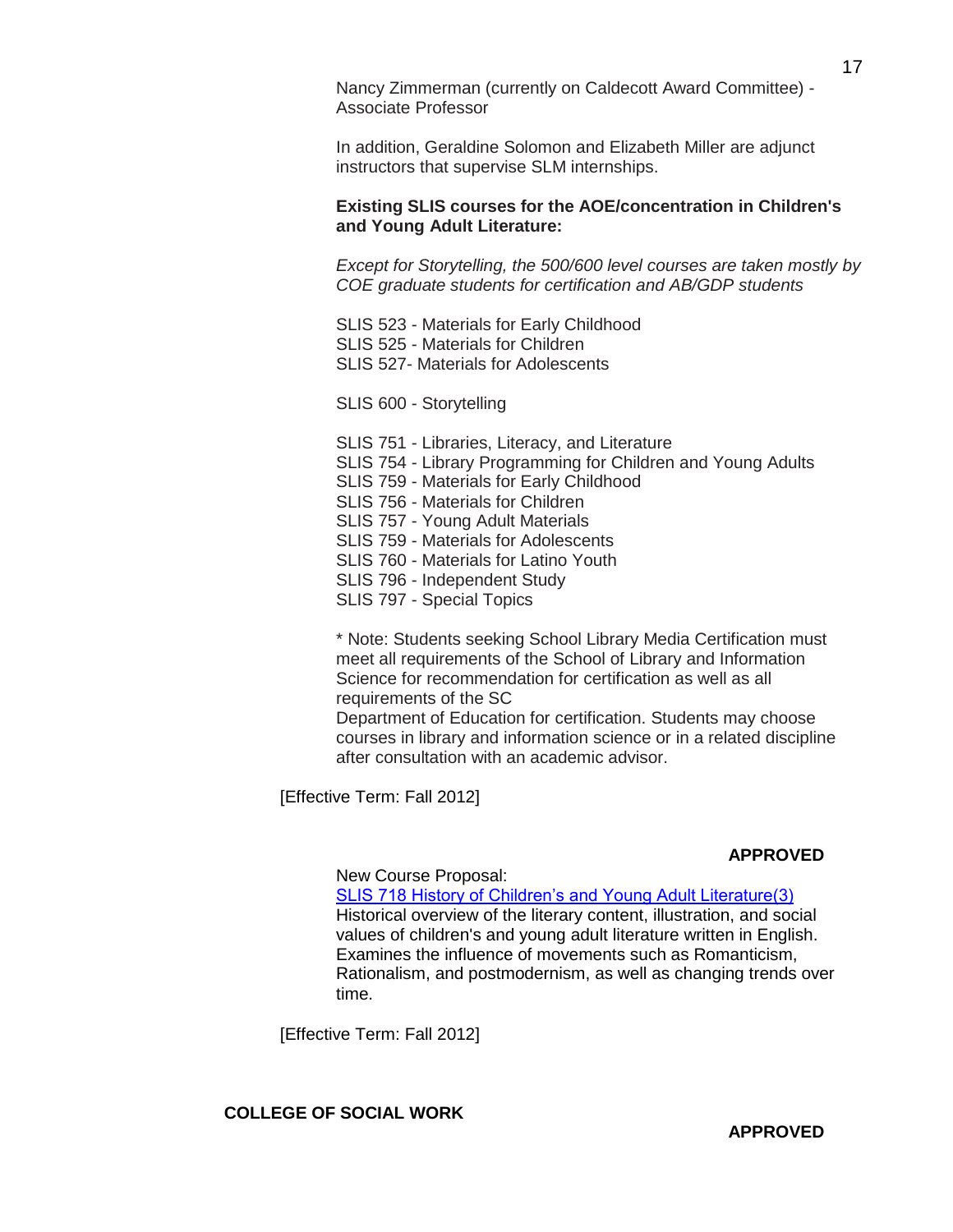Course Change Proposal:

From: [SOWK 768 Special Topics in Social Work \(3\)](http://app.gradschool.sc.edu/includes/filedownload-public.asp?location=E:/GMS/GRADCOUNCIL/2011/CCPSOWK768_201211.pdf&file_name=CCPSOWK768_201211.pdf) An in-depth study of selected issues and social concerns. Content varies by title and suffix. May be repeated for credit when the subject matter is different.

> **Note:** May be repeated for credit when the topics covered or subject matter is different.by title and suffix.

To: SOWK 768 Special Topics in Social Work (1-3) An in-depth study of selected issues and social concerns. Content varies by title and suffix.

> **Note:** May be repeated as content varies by title and suffix

[Effective Term: Fall 2012]

## **APPROVED**

### Academic Program Actions Proposal/Bulletin Change: [Social Work with Military Members](http://app.gradschool.sc.edu/includes/filedownload-public.asp?location=E:/GMS/GRADCOUNCIL/2011/APASOWKMilitary_201211.pdf&file_name=APASOWKMilitary_201211.pdf)

The wars in Afghanistan and Iraq have committed the United States to the longest sustained period of conflict in our history. By the beginning of 2010, more than two million military members had served one or more combat deployments and more than one million of these veterans had already left the military and become eligible for VA services. The current conflicts have also resulted in unprecedented deployment of National Guard and reserve personnel. There is a growing need for social workers to have up-to-date information about the problems and concerns of military service members, veterans, their families and their communities.

In all conflicts since the Civil War, the ratio of wounded to deaths has increased steadily. For example, from World War I to the conflict in Iraq, the ratio of wounded to deaths increased by 700%. This means that more individuals are returning with significant injuries that will impact the rest of their lives. In many cases, multiple traumas are present.

With the ending of the conflicts in Iraq and Afghanistan, there will be a need for human service professionals who are trained in the specific issues and problems associated with these conflicts. Social work with its focus on a strengths perspective is increasingly becoming part of the picture in military health and welfare. Whether in military, VA, or community practice, social workers will encounter individuals who served in these wars and their significant others. There has been substantial research done on the impact of war on the well-being of veterans and their families. In particular, Posttraumatic Stress Disorder and Traumatic Brain Injury, suicide, and substance abuse will continue to challenge the skills of social workers and other professionals who encounter individuals and family members affected by the signature problems for decades to come.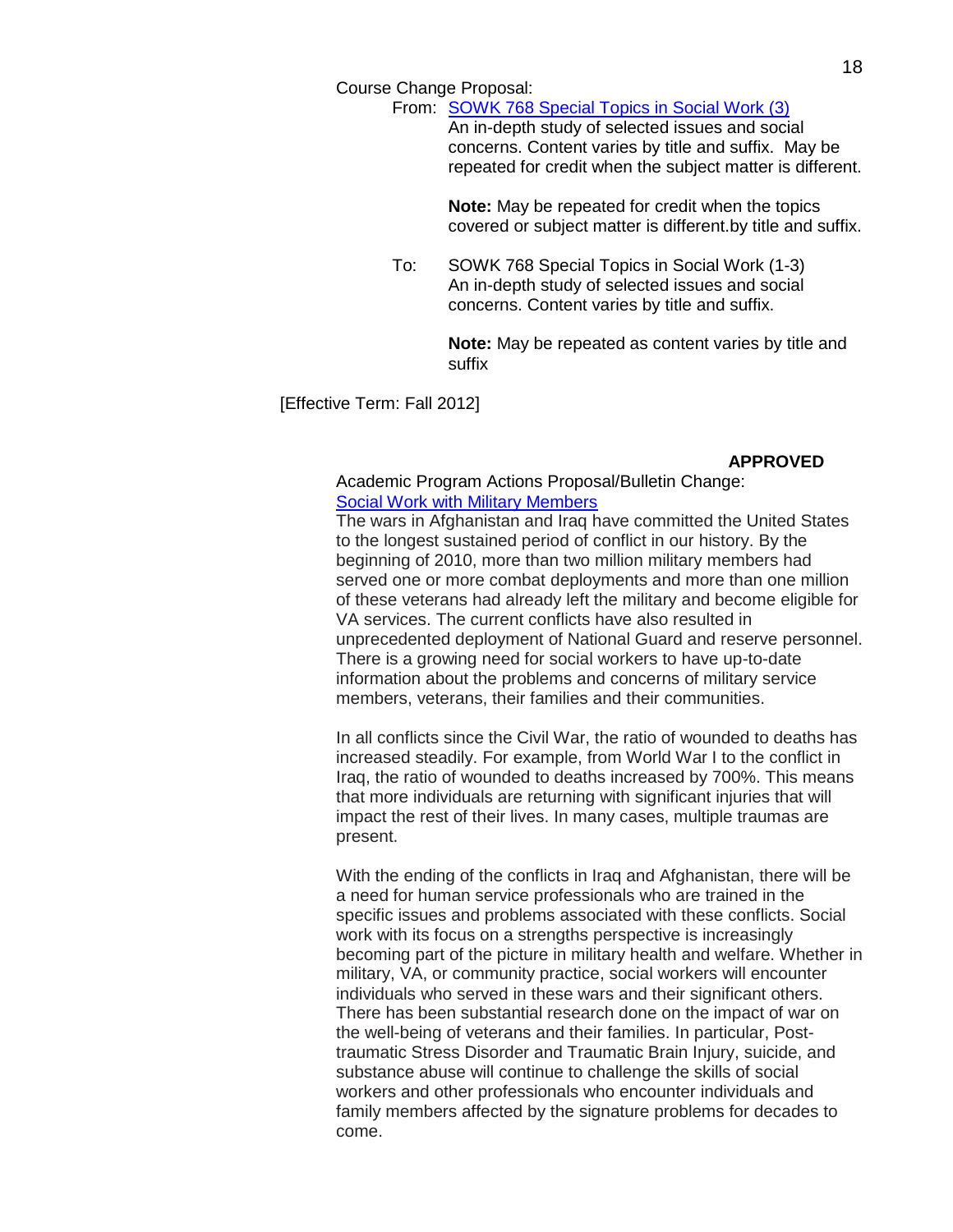This graduate certificate program will provide the social worker with knowledge about the military and military culture, the values of duty, courage and selflessness associated with military service. Social work values embody a strengths perspective and The social worker will understand the impact of resilience on soldiers and family. They will gain extensive information about the signature injuries associated with different American conflicts and the behavioral health issues that are associated with them (e.g., aging, homelessness, substance abuse) and develop skills to work successfully in this specialized field. Special attention will also be given to the impact of war and deployment on marriage and family.

The certificate provides knowledge necessary to work successfully with these populations. The program will involve three specific military courses: Overview of Military Social Work, Military Mental Health and the Impact of Trauma, and Intervention Strategies in Military Mental Health and Combat Related Issues. Dynamics of Substance Abuse is also required. In addition, students will be required to take two electives to complete their program.

[Effective Term: Summer I 2013]

## **APPROVED**

New Course Proposal/Distance Education Delivery Proposal: [SOWK 737 Overview of Social Work Practice with the Military,](http://app.gradschool.sc.edu/includes/filedownload-public.asp?location=E:/GMS/GRADCOUNCIL/2011/NCPSOWK737_201211.pdf&file_name=NCPSOWK737_201211.pdf) [Veterans, and their Families \(3\)](http://app.gradschool.sc.edu/includes/filedownload-public.asp?location=E:/GMS/GRADCOUNCIL/2011/NCPSOWK737_201211.pdf&file_name=NCPSOWK737_201211.pdf)

Foundation knowledge for practice with military and their families including information about military culture, values. An overview of military knowledge and history essential for working with this population, information about problems unique to the military, and the identification of treatment and community resources.

[Effective Term: Summer I 2013]

#### **APPROVED**

New Course Proposal/Distance Education Delivery Proposal: [SOWK 738 Military Mental Health and the Impact of Trauma \(3\)](http://app.gradschool.sc.edu/includes/filedownload-public.asp?location=E:/GMS/GRADCOUNCIL/2011/NCPSOWK738_201211.pdf&file_name=NCPSOWK738_201211.pdf) Designed to provide state-of-the art information about problems and disorders encounter by veterans and military personnel, including information about the signature injuries associated with current and past conflicts, as well as information about problems encountered in family life.

[Effective Term: Summer II 2012]

### **APPROVED**

#### New Course Proposal:

[SOWK 739 Intervention Strategies in Military Behavioral Health \(3\)](http://app.gradschool.sc.edu/includes/filedownload-public.asp?location=E:/GMS/GRADCOUNCIL/2011/NCPSOWK739_201211.pdf&file_name=NCPSOWK739_201211.pdf) Knowledge about intervention strategies with military members, veterans of the military, and their families, including important